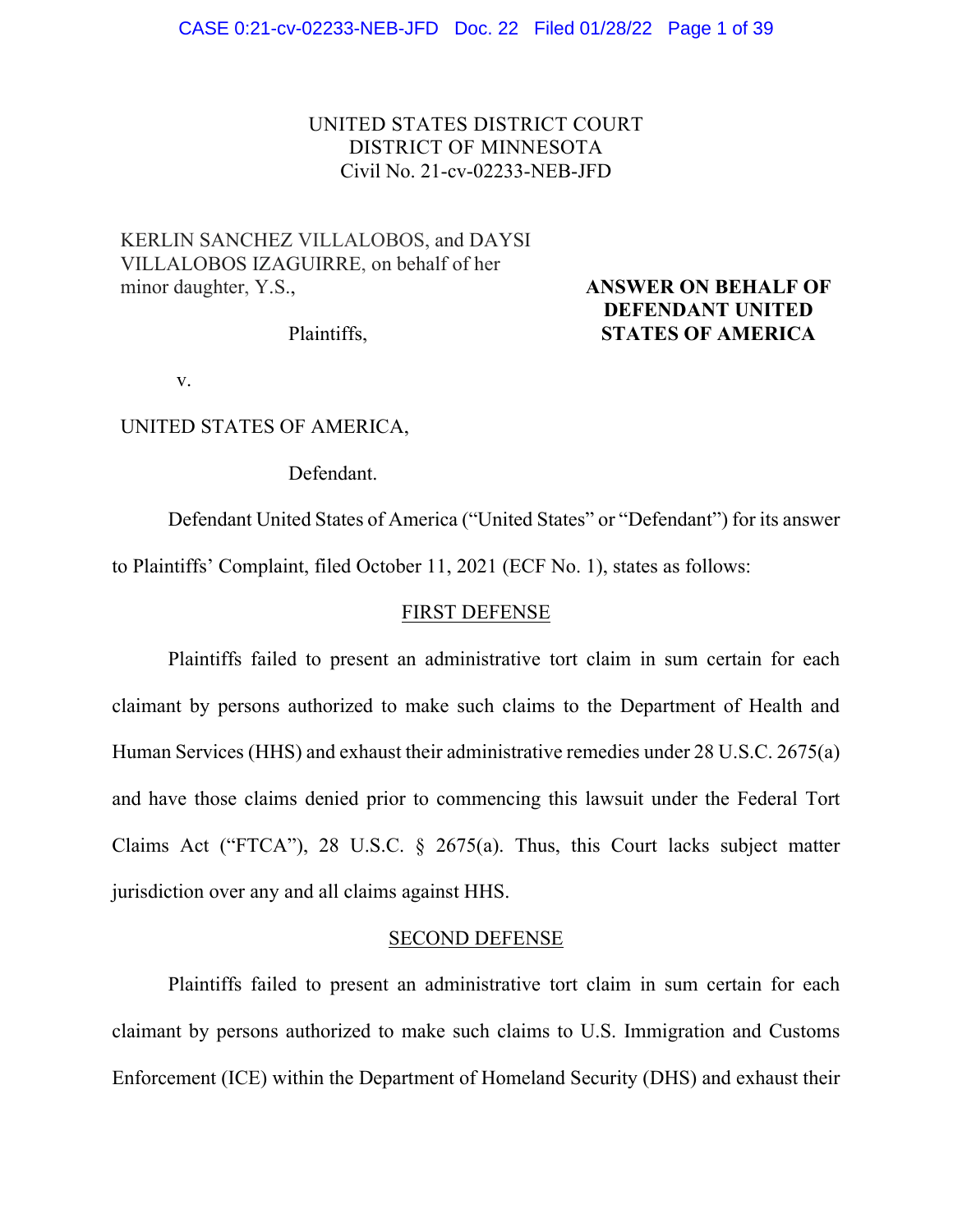administrative remedies under 28 U.S.C. 2675(a) and have those claims denied by ICE prior to commencing this lawsuit under the Federal Tort Claims Act ("FTCA"), 28 U.S.C. § 2675(a). Thus, this Court lacks subject matter jurisdiction over any and all claims against ICE.

# THIRD DEFENSE

This Court lacks subject matter jurisdiction over this case and/or the Complaint fails to state a claim against the United States because Plaintiffs' failed to present proper and complete written administrative claims to U.S. Customs and Border Protection (CBP) within the Department of Homeland Security in sums certain for each claimant by persons authorized to make such claims to the appropriate federal agency and have those claims denied prior to commencing this lawsuit under the Federal Tort Claims Act ("FTCA"), 28 U.S.C. § 2675(a). One purported claim was received by CBP on behalf of two persons without delineating a sum certain for each person or adequate documentation of the authority to make the claims for each of the two persons.

#### FOURTH DEFENSE

This action is subject to immediate dismissal for lack of personal jurisdiction, insufficient process, and insufficient service of process because copies of the complaint and summons were not served by registered or certified mail to the Attorney General of the United States in Washington, D.C. as required by Fed. R. Civ. P. 4(i)(1)(B), or within 90 days of commencement of the action as required by Fed. R. Civ. P. 4(m).

### FIFTH DEFENSE

This Court lacks subject matter jurisdiction over this case and/or the Complaint fails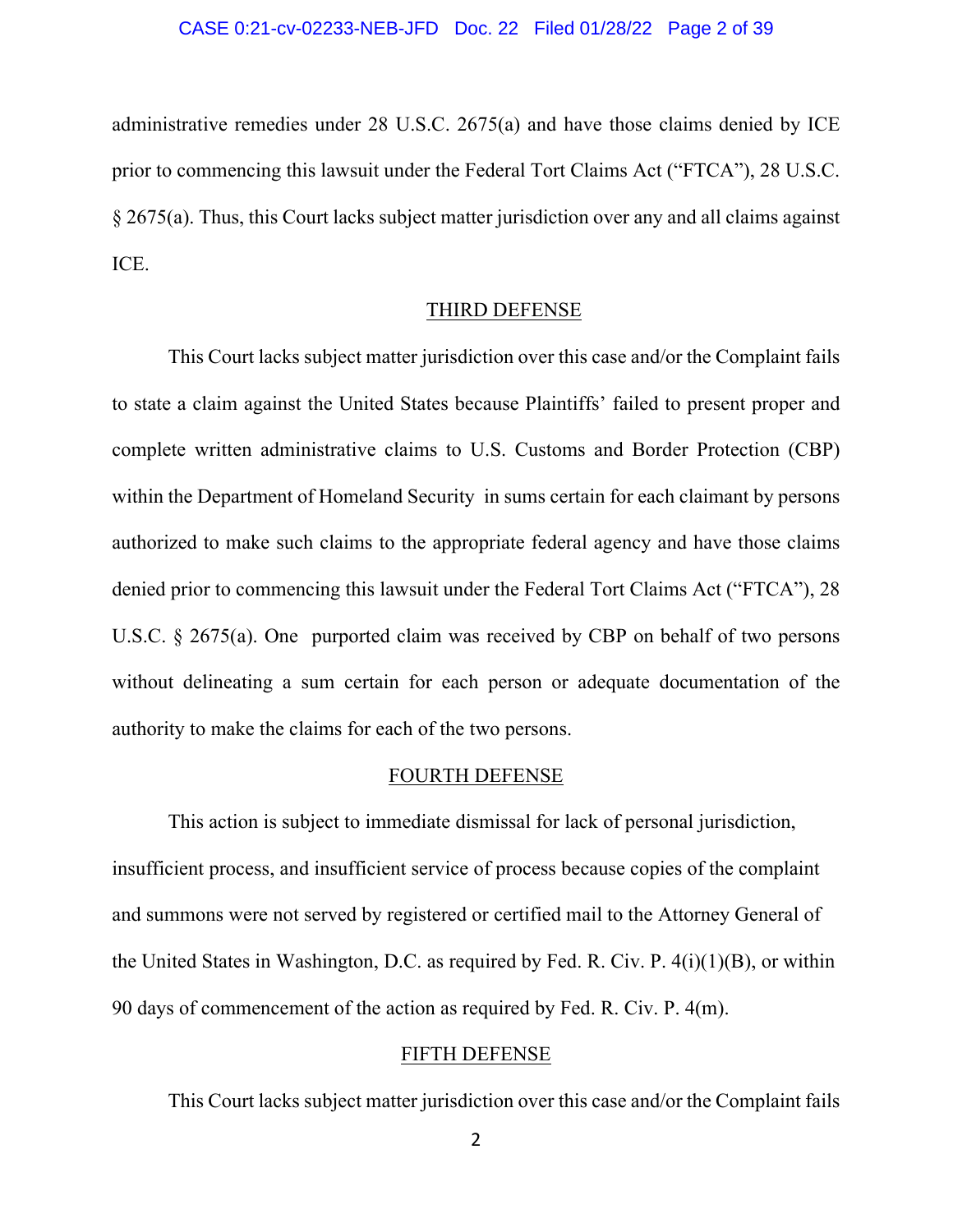#### CASE 0:21-cv-02233-NEB-JFD Doc. 22 Filed 01/28/22 Page 3 of 39

to state a claim against the United States because Plaintiffs' claims are based on alleged acts or omissions by employees of the United States exercising due care in the execution of federal statutes or regulations and thus the claims are not cognizable under the Federal Tort Claims Act ("FTCA"), 28 U.S.C. § 2680(a).

#### SIXTH DEFENSE

This Court lacks subject matter jurisdiction over this case and/or the Complaint fails to state a claim against the United States because Plaintiffs' claims are barred by the discretionary function exception to the Federal Tort Claims Act ("FTCA"), 28 U.S.C. §  $2680(a)$ .

### SEVENTH DEFENSE

The Court lacks subject matter jurisdiction and/or the Complaint fails to state a claim against the United States because Plaintiffs' claims arise out of assault, battery, false imprisonment, false arrest, abuse of process, libel, slander, misrepresentation, deceit, or other intentional tort and thus are not cognizable under the FTCA, 28 U.S.C. § 2680(h).

#### EIGHTH DEFENSE

The Court lacks subject matter jurisdiction and/or the Complaint fails to state a claim against the United States because Plaintiffs' claims appear to arise under the *Flores* Agreement, the Victims of Trafficking and Violence Protection Act of 2000, or other federal law and not state law and thus are not cognizable under the FTCA. 28 U.S.C. §§ 1346(b), 2674, 2679, 2680.

#### NINTH DEFENSE

The Court lacks subject matter jurisdiction and/or the Complaint fails to state a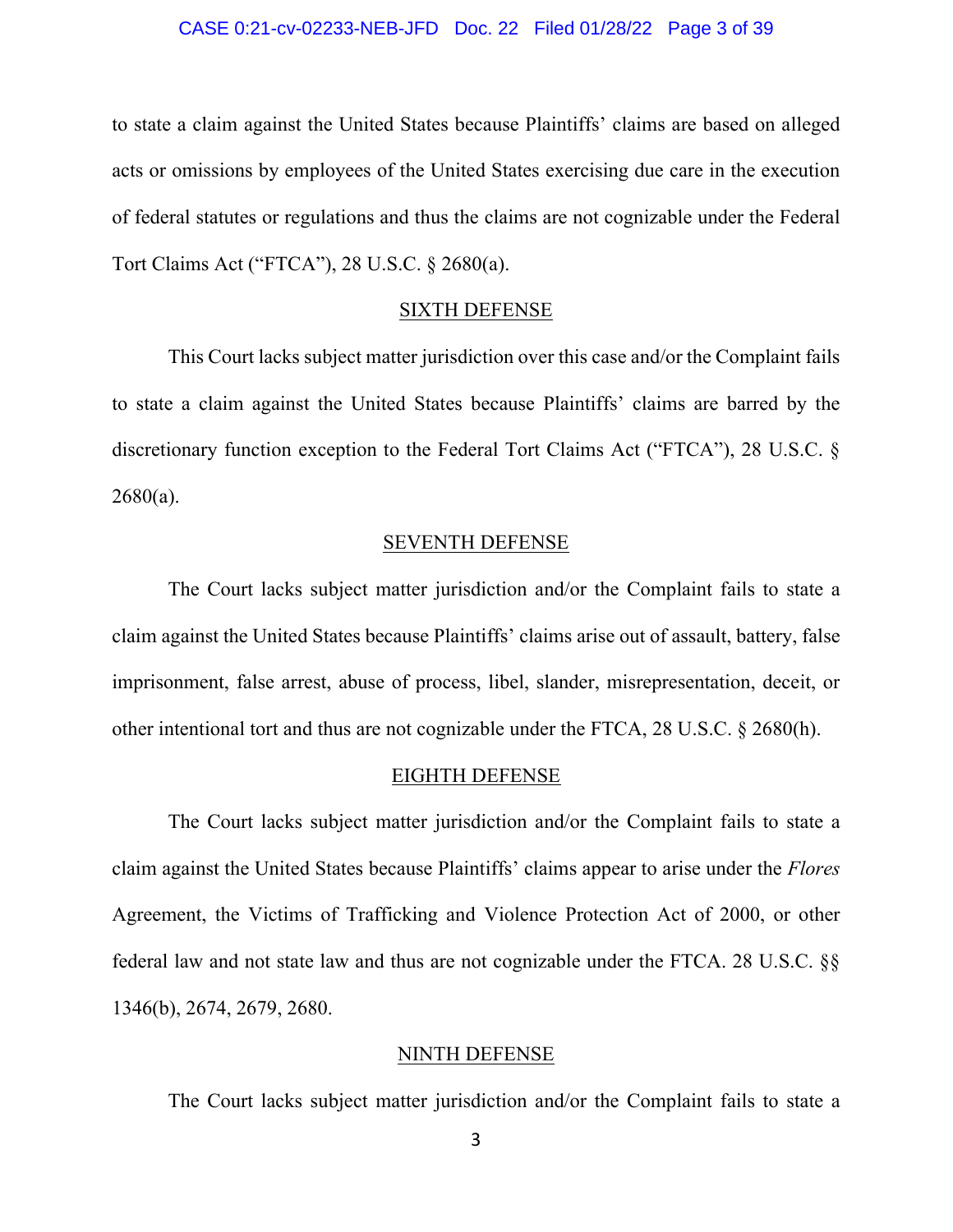#### CASE 0:21-cv-02233-NEB-JFD Doc. 22 Filed 01/28/22 Page 4 of 39

claim against the United States because Defendant United States, were it a private person, would not be liable under Texas or other applicable state law.

#### TENTH DEFENSE

The Court lacks subject matter jurisdiction and/or the Complaint fails to state a claim against the United States to the extent that the acts and/or omissions upon which the Complaint is based were acts and/or omissions of contractors or third parties for whose acts and/or omissions the United States is not legally responsible pursuant to 28 U.S.C. § 2671.

# ELEVENTH DEFENSE

Defendant denies all the allegations in the Complaint including its footnotes except to the extent any such allegation is specifically admitted hereinafter.

#### TWELTH DEFENSE

Defendant makes the following responses to the specific numbered paragraphs of the Complaint. The numbered paragraphs below correspond to the numbered paragraphs in the Complaint. Defendant duplicated the topic headings from Plaintiffs' Complaint and inserted them for ease of reference. Use of these topic headings below does not constitute an admission or acknowledgement by the Defendant of the relevance or accuracy of the topic headings. Defendant answers the numbered paragraphs of the Complaint as follows:

## INTRODUCTION

1. The allegations in paragraph 1 constitute Plaintiffs' characterization of their complaint or conclusions of law to which no answers are required; however, to the extent answers are deemed required, Defendant denies each allegation in paragraph 1 unless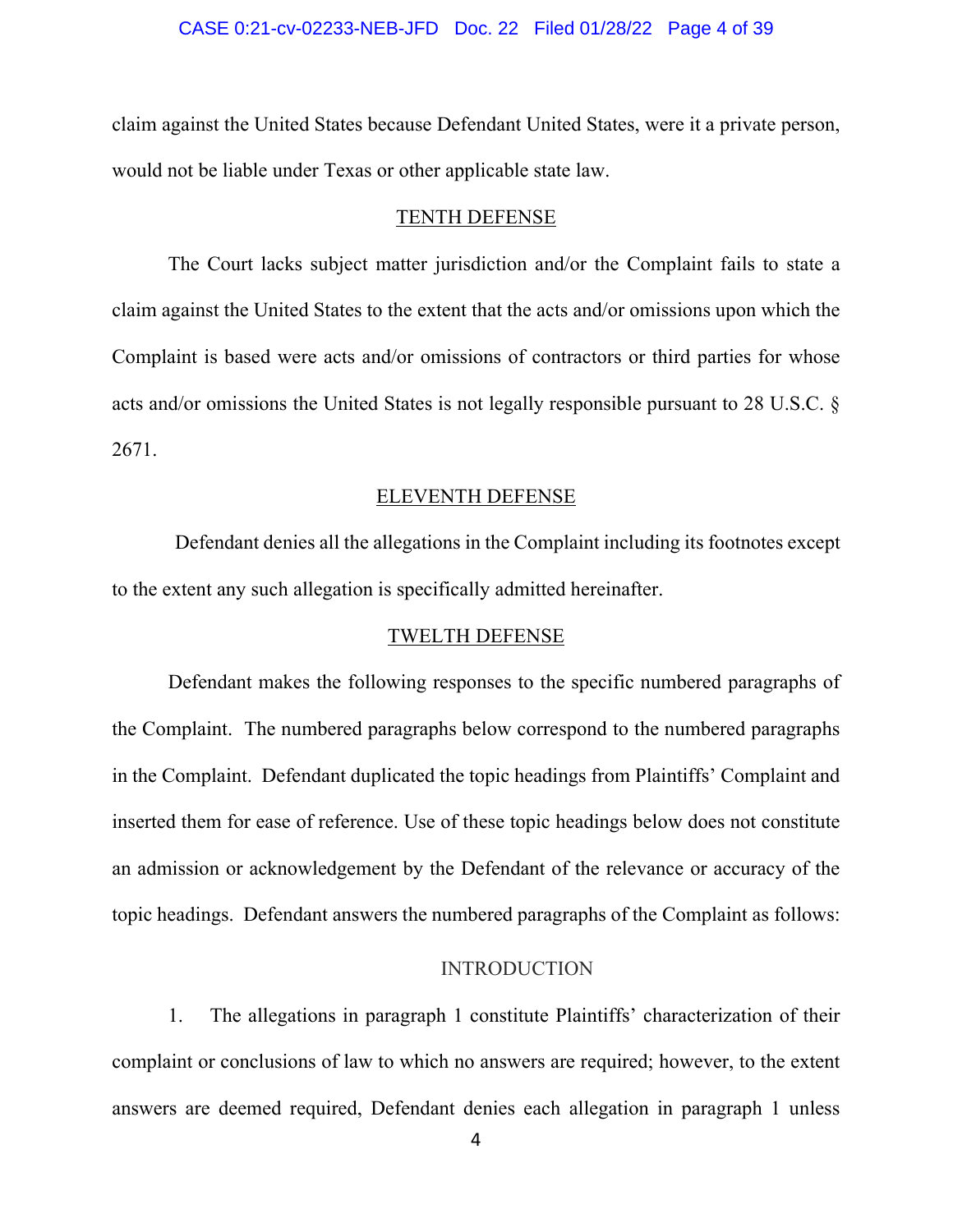#### CASE 0:21-cv-02233-NEB-JFD Doc. 22 Filed 01/28/22 Page 5 of 39

specifically admitted hereinafter and Defendant otherwise lacks knowledge or information sufficient to form a belief about the truth of the allegations in paragraph 1.

2. The allegations in paragraph 2 constitute Plaintiffs' characterizations of their complaint or conclusions of law to which no answers are required; however, to the extent answers are deemed required, Defendant denies each allegation in paragraph 2 unless specifically admitted hereinafter and Defendant otherwise Defendant lacks knowledge or information sufficient to form a belief about the truth of the allegations in paragraph 2.

3. The allegations in paragraph 3 constitute Plaintiffs' characterizations of their complaint or conclusions of law to which no answers are required; however, to the extent answers are deemed required, Defendant denies each allegation in paragraph 3 unless specifically admitted hereinafter, Defendant admits Kerlin and Y.S. were maintained by Defendant CBP in custody in a CBP facility in Texas in June 2019, but Defendant lacks knowledge or information sufficient to form a belief about the truth of the remaining allegations in paragraph 3.

4. The allegations in paragraph 4 constitute Plaintiffs' characterizations of their complaint or conclusions of law to which no answers are required. However, to the extent answers are deemed required, Defendant denies the allegations in paragraph 4, except Defendant lacks knowledge or information sufficient to form a belief about the truth of the allegations in the first sentence of paragraph 4; Defendant denies the allegations in the second and third sentences of paragraph 4; Defendant admits a purported administrative claim was received by CBP, but Defendant denies any administrative claims were presented to or received by ICE or HHS and Defendant denies the remaining allegations in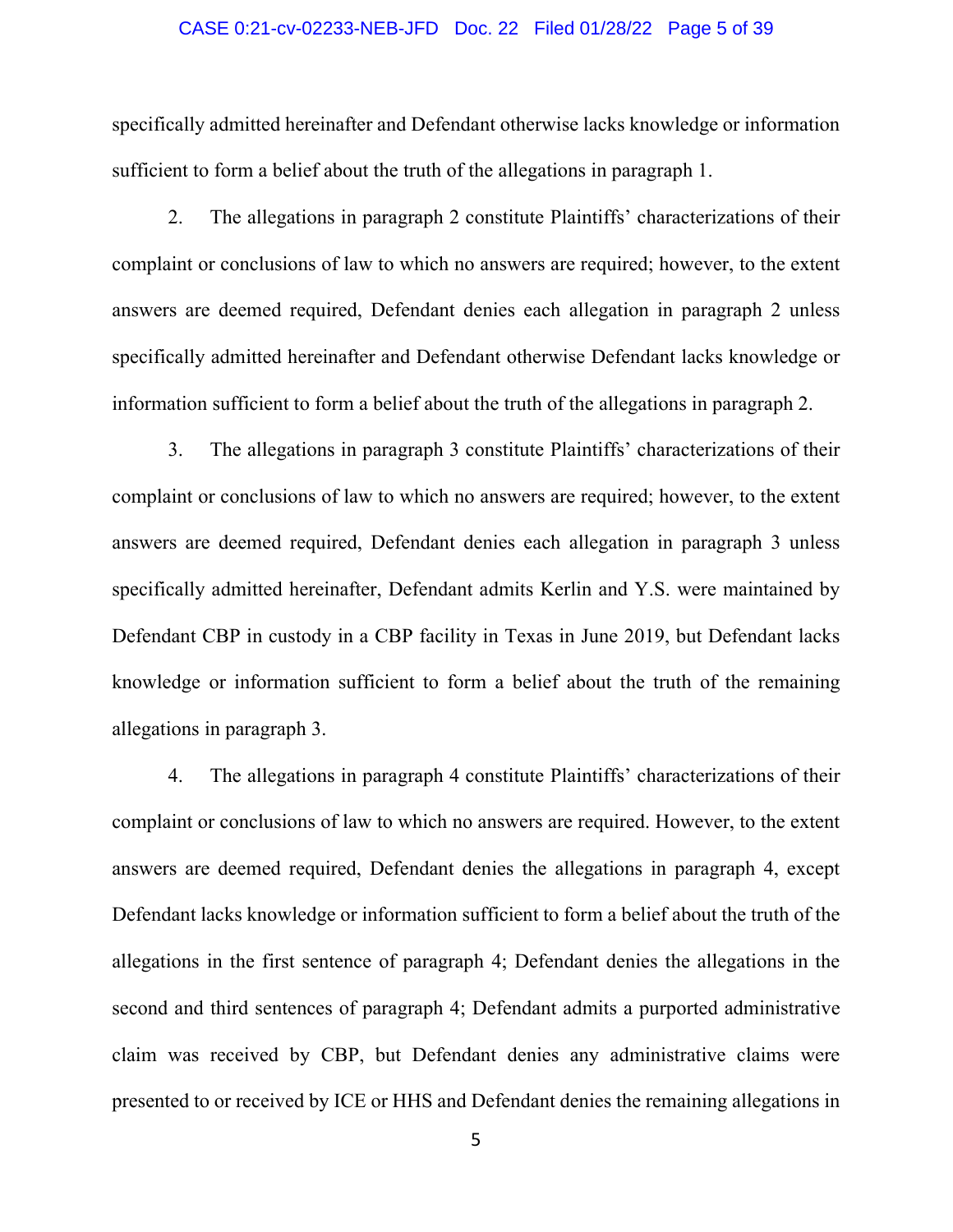#### CASE 0:21-cv-02233-NEB-JFD Doc. 22 Filed 01/28/22 Page 6 of 39

the fourth sentence of paragraph 4; Defendant admits CBP denied the purported claim received by CBP, but Defendant denies the remainder of the allegations in the fifth sentence of paragraph 4; Defendant admits Plaintiffs filed this lawsuit, but denies the remaining allegations in the sixth sentence of paragraph 4 and Defendant specifically denies the Court has subject matter jurisdiction over the allegations in the complaint, denies the complaint states cognizable claims against the United States, and Defendant incorporates the other averments and defenses Defendant interposed in this answer.

# PARTIES

5. Defendant lacks knowledge or information sufficient to form a belief about the truth of the allegations in paragraph 5.

6. Defendant lacks knowledge or information sufficient to form a belief about the truth of the allegations in paragraph 6.

7. The allegations in paragraph 7 constitute Plaintiffs' characterizations of their complaint or conclusions of law to which no answers are required; however, to the extent answers are deemed required, Defendant admits the United States is the only proper defendant in an action properly brought under the Federal Tort Claims Act (FTCA), but Defendant specifically denies this Court has subject matter jurisdiction over the complaint, denies the claims in this lawsuit are properly brought against the United States under the FTCA, denies the allegations in the complaint properly state claims against the United States under the FTCA, and denies the remaining allegations in paragraph 7.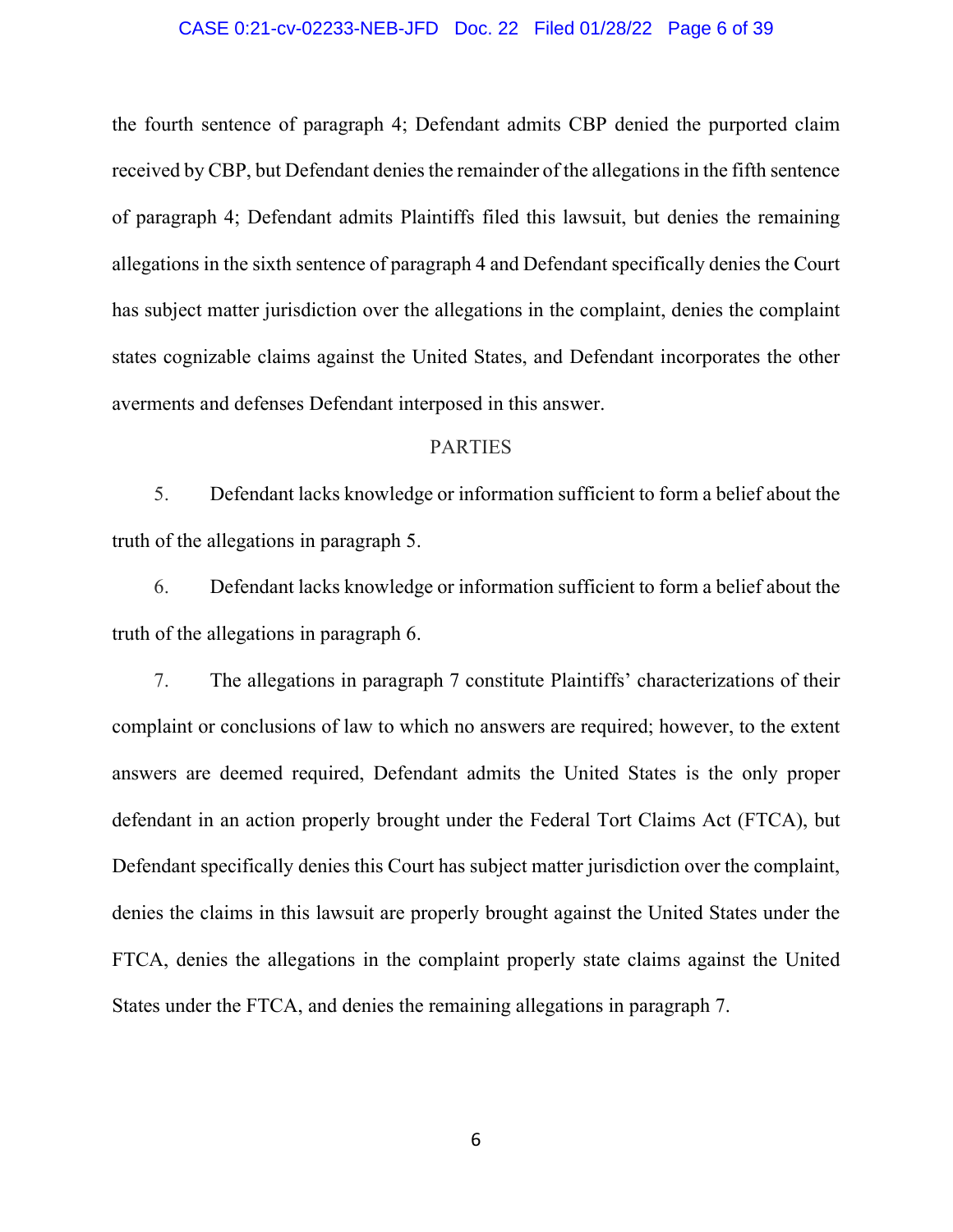#### **JURISDICTION**

## 8. Defendant denies the allegations in paragraph 8.

9. Defendant denies the allegations in paragraph 9.

10. The allegations in paragraph 10 pertain to subject matter jurisdiction or Plaintiffs' characterizations of their complaint to which no answers are required. To the extent answers are deemed required, Defendant denies the allegations in paragraph 10, except Defendant admits that, on or about December 17, 2020, the Department of Homeland Security ("DHS") headquarters received a cover letter dated December 11, 2020 from ACLU Minnesota addressed to DHS and to CBP which included a purported administrative claim with a typewritten supplement, signed and dated October 26, 2020 by Daysi Villalobos Izaguirre, and which cover letter and purported claim were forwarded to and were stamped received by the Office of Chief Counsel of United States Customs and Border Protection (CBP) on January 26, 2021.

11. The allegations in paragraph 11 pertain to subject matter jurisdiction or Plaintiffs' characterizations of their complaint to which no answers are required. To the extent answers are deemed required, Defendant admits that CBP, by letter dated April 16, 2021, denied the purported administrative claim, signed and dated October 26, 2020 by Daysi Villalobos Izaguirre with cover letter dated December 11, 2020, but Defendant lacks knowledge or information sufficient to form a belief about the truth of the remaining allegations in paragraph 11.

## VENUE

12. The allegations in paragraph 12 pertain to venue and subject matter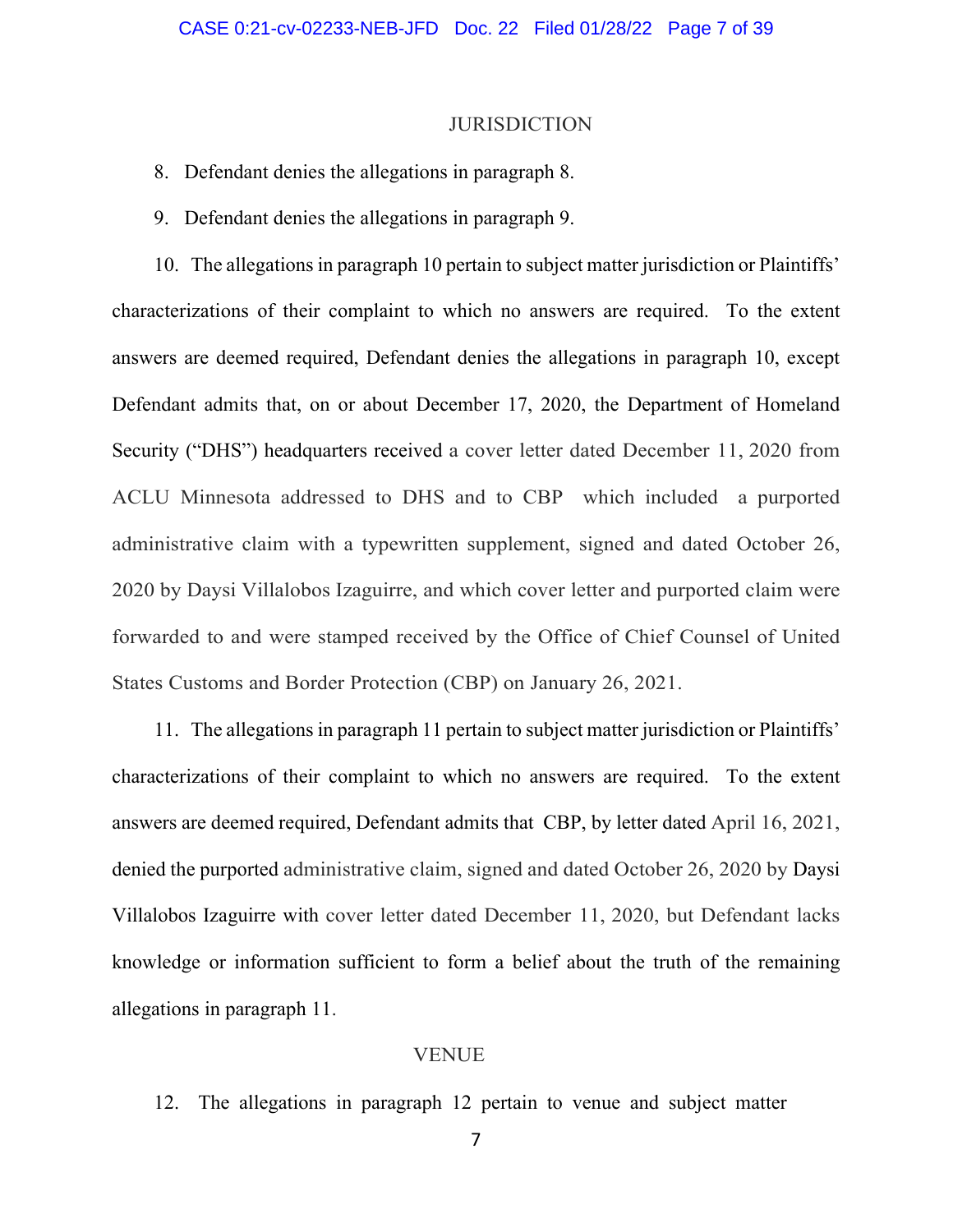#### CASE 0:21-cv-02233-NEB-JFD Doc. 22 Filed 01/28/22 Page 8 of 39

jurisdiction to which no answers are required. To the extent answers are deemed required, Defendant lacks knowledge or information sufficient to form a belief about the truth of the allegations in paragraph 12.

### FACTS

13. The allegations in paragraph 13 pertain to subject matter jurisdiction, conclusions of law, or Plaintiffs' characterizations of their complaint to which no answers are required. To the extent answers are deemed required, Defendant denies the allegations in Paragraph 13 as they do not state or pertain any state law duty cognizable under the FTCA, but Defendant admits the DHS press release from March 13, 2021 cited in footnote 1 exists.

14. The allegations in paragraph 14 pertain to subject matter jurisdiction, conclusions of law, or Plaintiffs' characterizations of their complaint to which no answers are required. To the extent answers are deemed required, Defendant denies the allegations in Paragraph 14 as they do not state or pertain to any state law duty cognizable under the FTCA.

15. The allegations in paragraph 15 pertain to subject matter jurisdiction, conclusions of law, or Plaintiffs' characterizations of their complaint to which no answers are required. To the extent answers are deemed required, Defendant denies the allegations in Paragraph 15 as they do not state or pertain to any state law duty cognizable under the FTCA.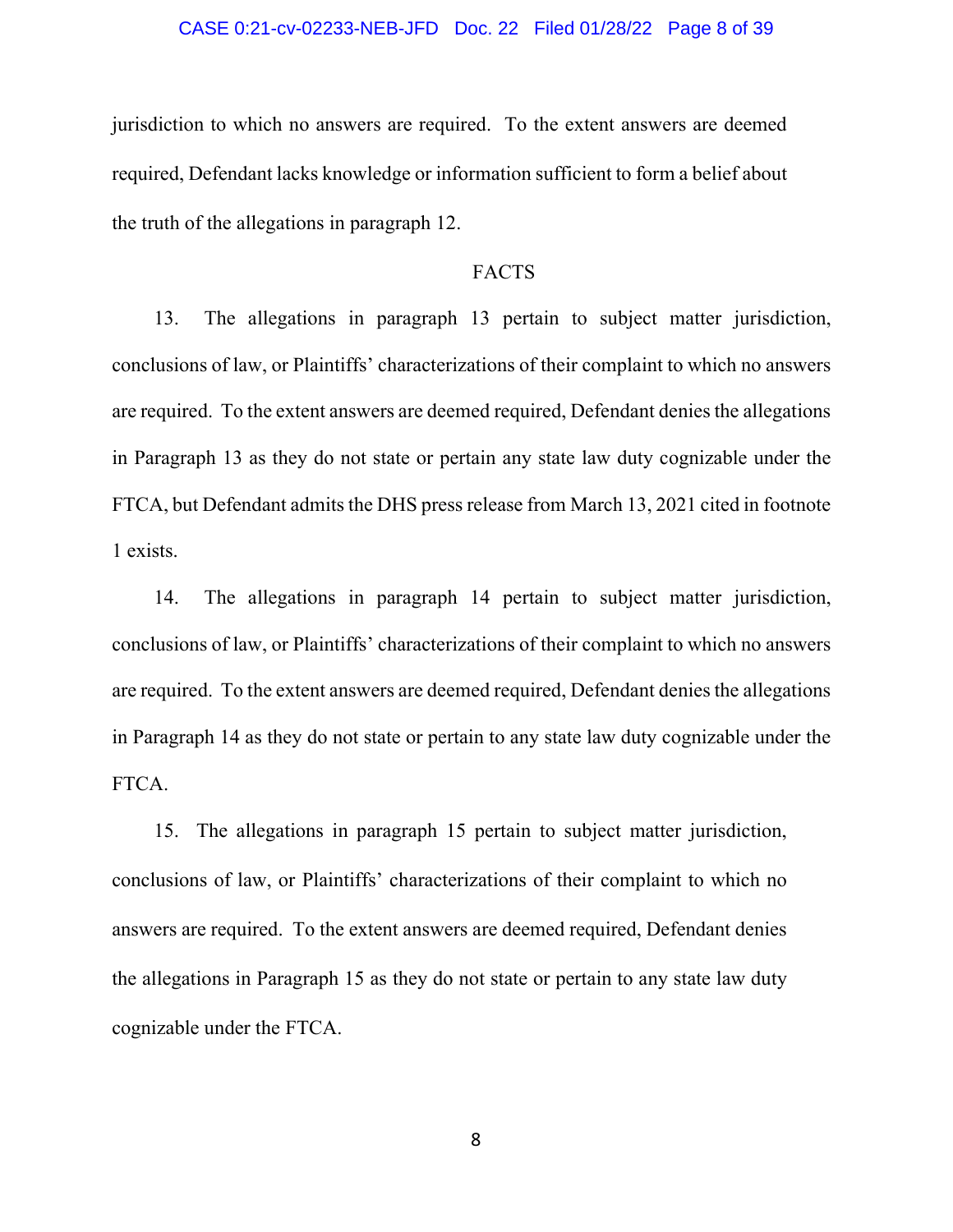#### CASE 0:21-cv-02233-NEB-JFD Doc. 22 Filed 01/28/22 Page 9 of 39

16. The allegations in paragraph 16 pertain to subject matter jurisdiction, conclusions of law, or Plaintiffs' characterizations of their complaint to which no answers are required. To the extent answers are deemed required, Defendant denies the allegations in Paragraph 16 as they do not state or pertain to any state law duty cognizable under the FTCA, but Defendant admits that the court filing cited in footnote 2 exists.

17. Defendant lacks knowledge or information sufficient to form a belief about the truth of the allegations in paragraph 17.

18. The allegations in paragraph 18 constitute conclusions of law or Plaintiffs' characterizations of their complaint to which no answers are required. To the extent answers are deemed required, Defendant denies the allegations in paragraph 18 except Defendant admits that on or about June 9, 2019, CBP Border Patrol Agents for El Paso Sector apprehended Kerlin and Y.S. Villalobos at a location other than a Port of Entry, but Defendant lacks knowledge or information sufficient to form a belief about the truth of the remaining allegations in paragraph 18.

19. The allegations in paragraph 19 pertain to subject matter jurisdiction, conclusions of law, or Plaintiffs' characterizations of their complaint to which no answers are required. To the extent answers are deemed required, Defendant denies the allegations in Paragraph 19 as they do not state or pertain to any state law duty cognizable under the FTCA and for other reasons.

20. The allegations in paragraph 20 pertain to subject matter jurisdiction, conclusions of law, or Plaintiffs' characterizations of their complaint to which no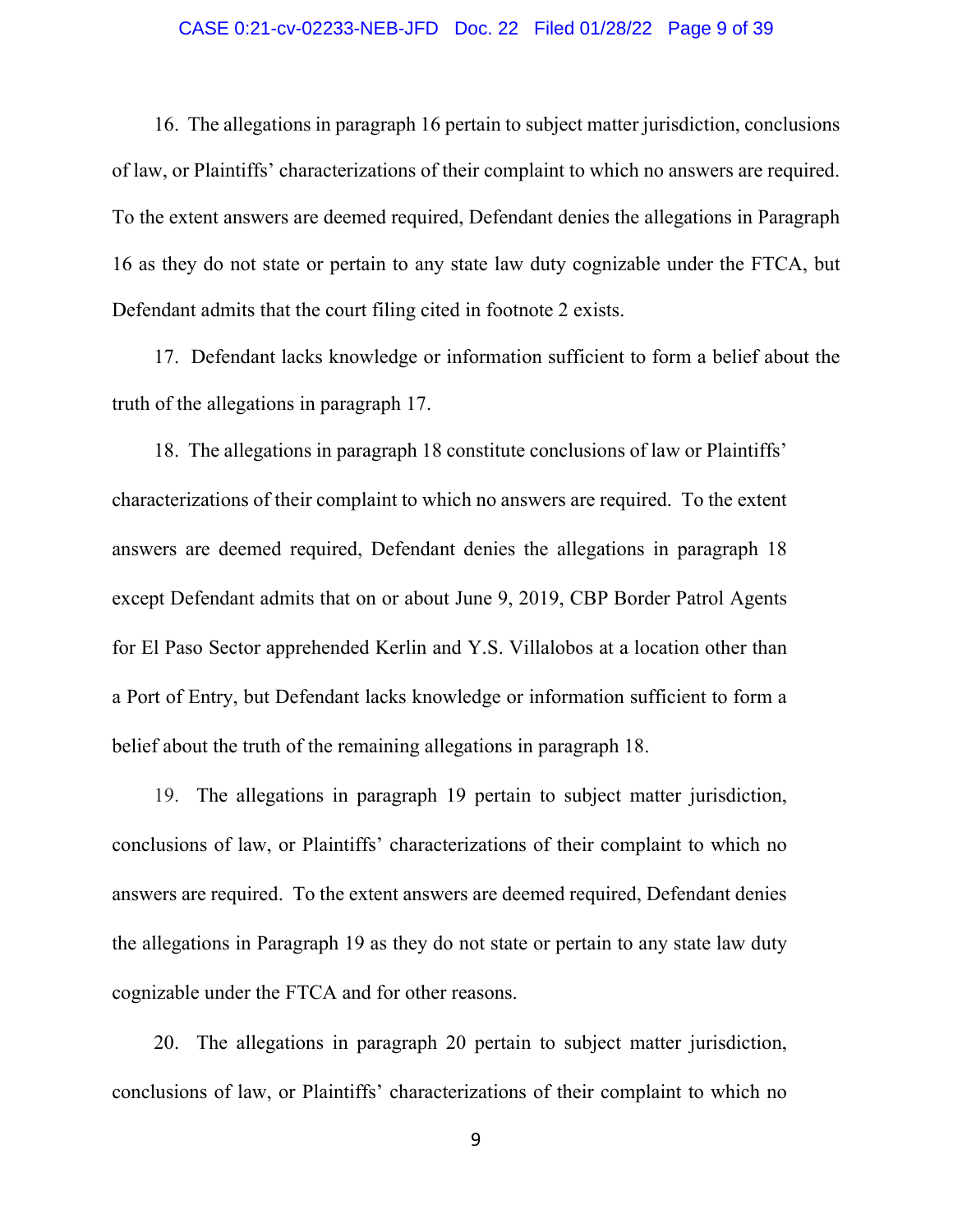#### CASE 0:21-cv-02233-NEB-JFD Doc. 22 Filed 01/28/22 Page 10 of 39

answers are required. To the extent answers are deemed required, Defendant denies the allegations in Paragraph 20 as they do not state or pertain to any state law duty cognizable under the FTCA and for other reasons.

21. The allegations in paragraph 21 contains allegations as to subject matter jurisdiction, conclusions of law, or Plaintiffs' characterizations of their complaint to which no answers are required. To the extent answers are deemed required, Defendant denies the allegations in Paragraph 21 as they do not state or pertain to any state law duty cognizable under the FTCA and for other reasons.

22. The allegations in paragraph 22a through 22k constitute allegations as to subject matter jurisdiction, conclusions of law, or Plaintiffs' characterizations of their complaint to which no answers are required. To the extent answers are deemed required, Defendant denies the allegations in Paragraph 22a through 22k inclusive as they do not state or pertain to any state law duty cognizable under the FTCA and for other reasons.

23. The allegations in paragraph 23a through 23p constitute allegations as to subject matter jurisdiction, conclusions of law, or Plaintiffs' characterizations of their complaint to which no answers are required. To the extent answers are deemed required, Defendant denies the allegations in Paragraph 23a through 23p inclusive as they do not state or pertain to any state law duty cognizable under the FTCA and for other reasons, but Defendant admits the U.S. Customs and Border Protection National Standards on Transport, Escort, Detention, and Search (October 2015) ("TEDS") document cited in footnote 3 exists.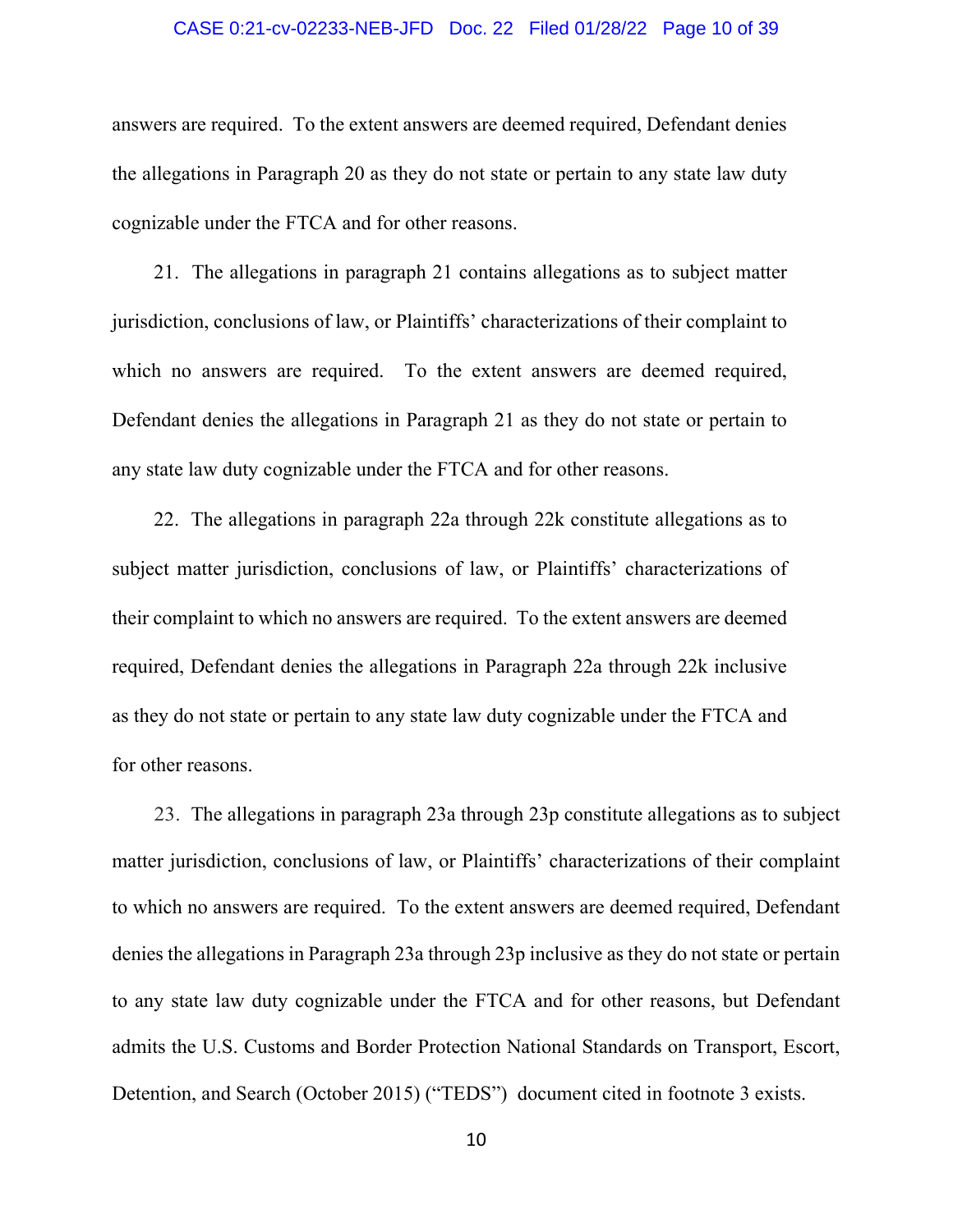#### CASE 0:21-cv-02233-NEB-JFD Doc. 22 Filed 01/28/22 Page 11 of 39

24. The allegations in paragraph 24 constitute allegations as to subject matter jurisdiction, conclusions of law, or Plaintiffs' characterizations of their complaint to which no answers are required. To the extent answers are deemed required, Defendant denies the allegations in Paragraph 24 as they do not state or pertain to any state law duty cognizable under the FTCA and for other reasons, except Defendant admits Kerlin and Y.S. were in CBP custody at a CBP facility in Clint, Texas from June 9, 2019 until June 18, 2019.

25. Defendant lacks knowledge or information sufficient to form a belief about the truth of the allegations in paragraph 25, but Defendant admits Kerlin and Y.S. were in CBP custody at a CBP facility in Clint, Texas from June 9, 2019 until June 18, 2019.

26. The allegations in paragraph 26 constitute conclusions of law or Plaintiffs' characterizations of their complaint to which no answers are required. To the extent answers are deemed required, Defendant denies the allegations in paragraph 26 as they do not state or pertain to any state law duty cognizable under the FTCA and for other reasons, except Defendant admits CBP maintained Kerlin and Y.S. in custody at a Texas CBP facility from June 9, 2019 until June 18, 2019.

27. The allegations in paragraph 27 constitute conclusions of law or Plaintiffs' characterizations of their complaint to which no answers are required. To the extent answers are deemed required, Defendant denies the allegations in paragraph 27 and footnote 4 as they do not state or pertain to any state law duty cognizable under the FTCA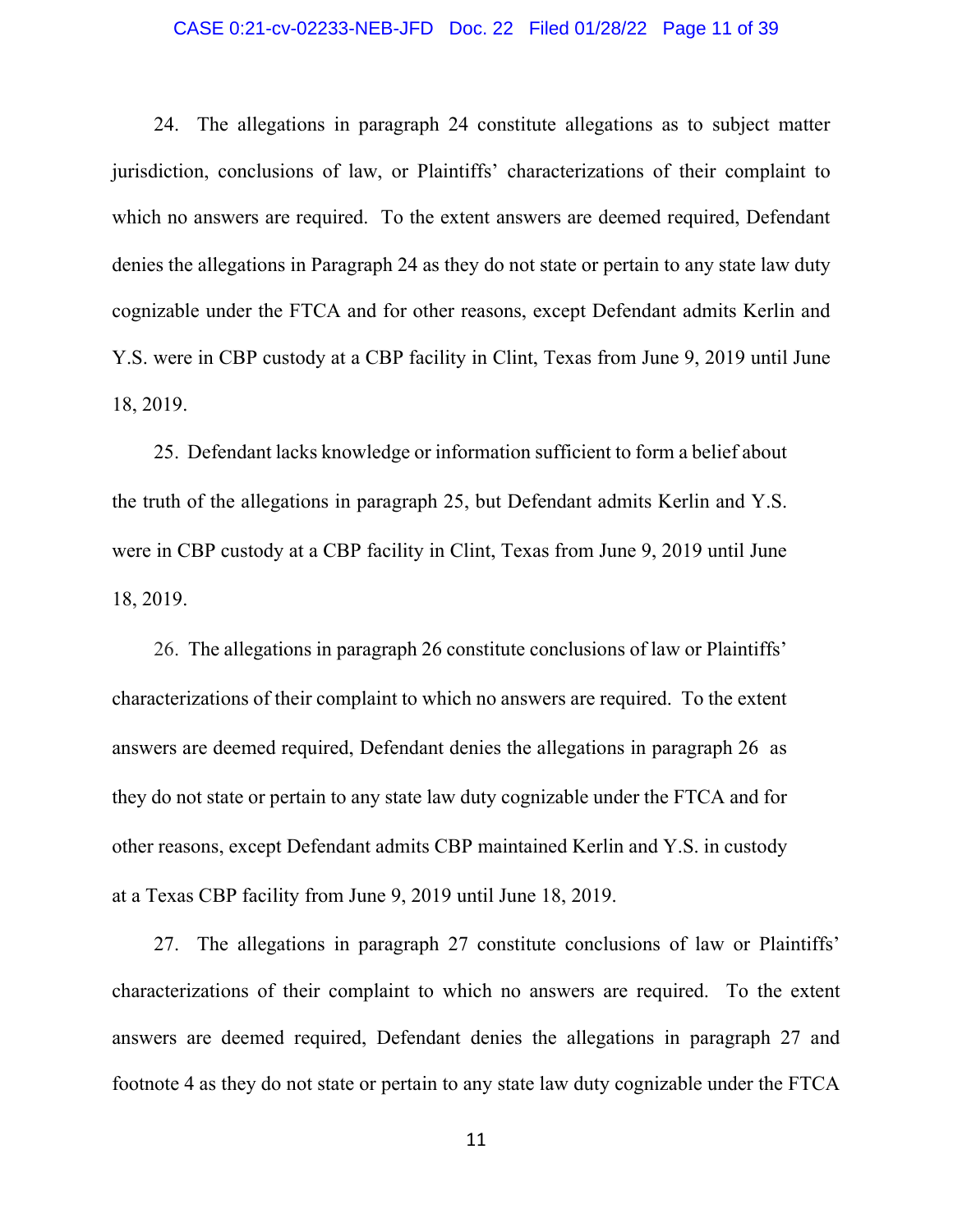#### CASE 0:21-cv-02233-NEB-JFD Doc. 22 Filed 01/28/22 Page 12 of 39

and for other reasons, but Defendant admits the June 20, 2019 AP report referenced in footnote 4 exists.

28. The allegations in paragraph 28 constitute conclusions of law or Plaintiffs' characterizations of their complaint to which no answers are required. To the extent answers are deemed required, Defendant denies the allegations in paragraph 28 and footnote 5 as they do not state or pertain to any state law duty cognizable under the FTCA and for other reasons, except Defendant admits the June 20, 2019 AP news article referenced in footnotes 4 and 5 exists.

29. The allegations in paragraph 29 constitute conclusions of law or Plaintiffs' characterizations of their complaint to which no answers are required. To the extent answers are deemed required, Defendant denies the allegations in paragraph 29 and footnote 6 as they do not state or pertain to any state law duty cognizable under the FTCA and for other reasons, except Defendant admits the June 20, 2019 AP news article referenced in footnotes 4, 5, and 6 exists.

30. The allegations in paragraph 30 constitute conclusions of law or Plaintiffs' characterizations of their complaint to which no answers are required. To the extent answers are deemed required, Defendant denies the allegations in paragraph 30 and footnote 7 as they do not state or pertain to any state law duty cognizable under the FTCA and for other reasons. Defendant admits the New York Times published the article cited in footnote 7 exists.

31. The allegations in paragraph 31 constitute allegations as to subject matter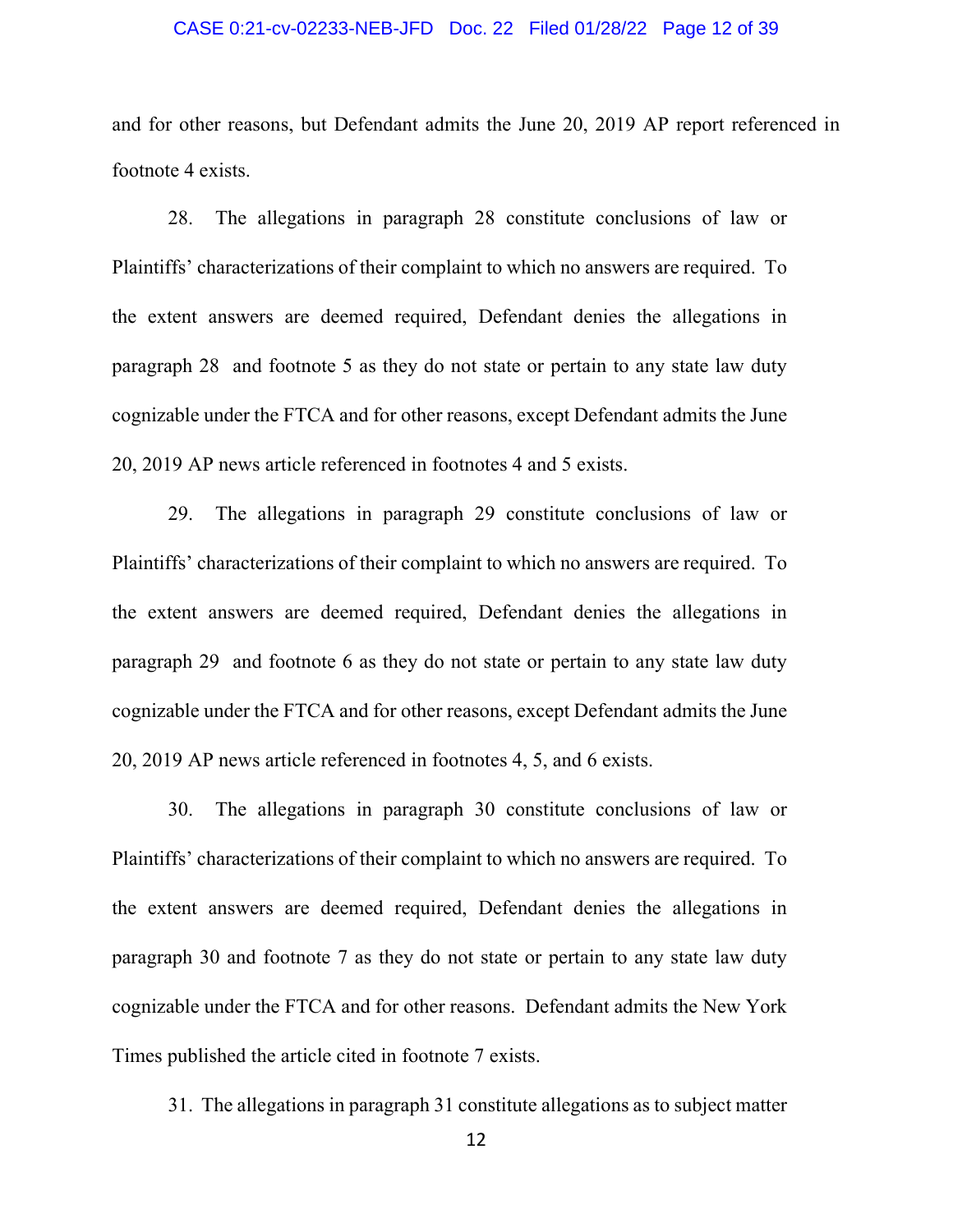#### CASE 0:21-cv-02233-NEB-JFD Doc. 22 Filed 01/28/22 Page 13 of 39

jurisdiction, conclusions of law, or Plaintiffs' characterizations of their complaint to which no answers are required. To the extent answers are deemed required, Defendant denies the allegations in paragraph 31 and footnotes 7 and 8 as they do not state or pertain to any state law duty cognizable under the FTCA and for other reasons, except Defendant admits the July 9, 2019 New York Times article cited in footnotes 7 and 8 exists.

32. The allegations in paragraph 32 constitute allegations as to subject matter jurisdiction, conclusions of law, or Plaintiffs' characterizations of their complaint to which no answers are required. To the extent answers are deemed required, Defendant denies the allegations in paragraph 32 and footnote 9 as they do not state or pertain to any state law duty cognizable under the FTCA and for other reasons, except Defendant admits the ABC news report dated June 27, 2019 cited in paragraph 32 and footnote 9 exists.

33. The allegations in paragraph 33 constitute allegations as to subject matter jurisdiction, conclusions of law, or Plaintiffs' characterizations of their complaint to which no answers are required. To the extent answers are deemed required, Defendant denies the allegations in paragraph 33 and footnote 10 as they do not state or pertain to any state law duty cognizable under the FTCA and for other reasons, except Defendant admits the MSNBC news report/video dated July 10, 2019 cited in paragraph 33 and footnote 10 exists.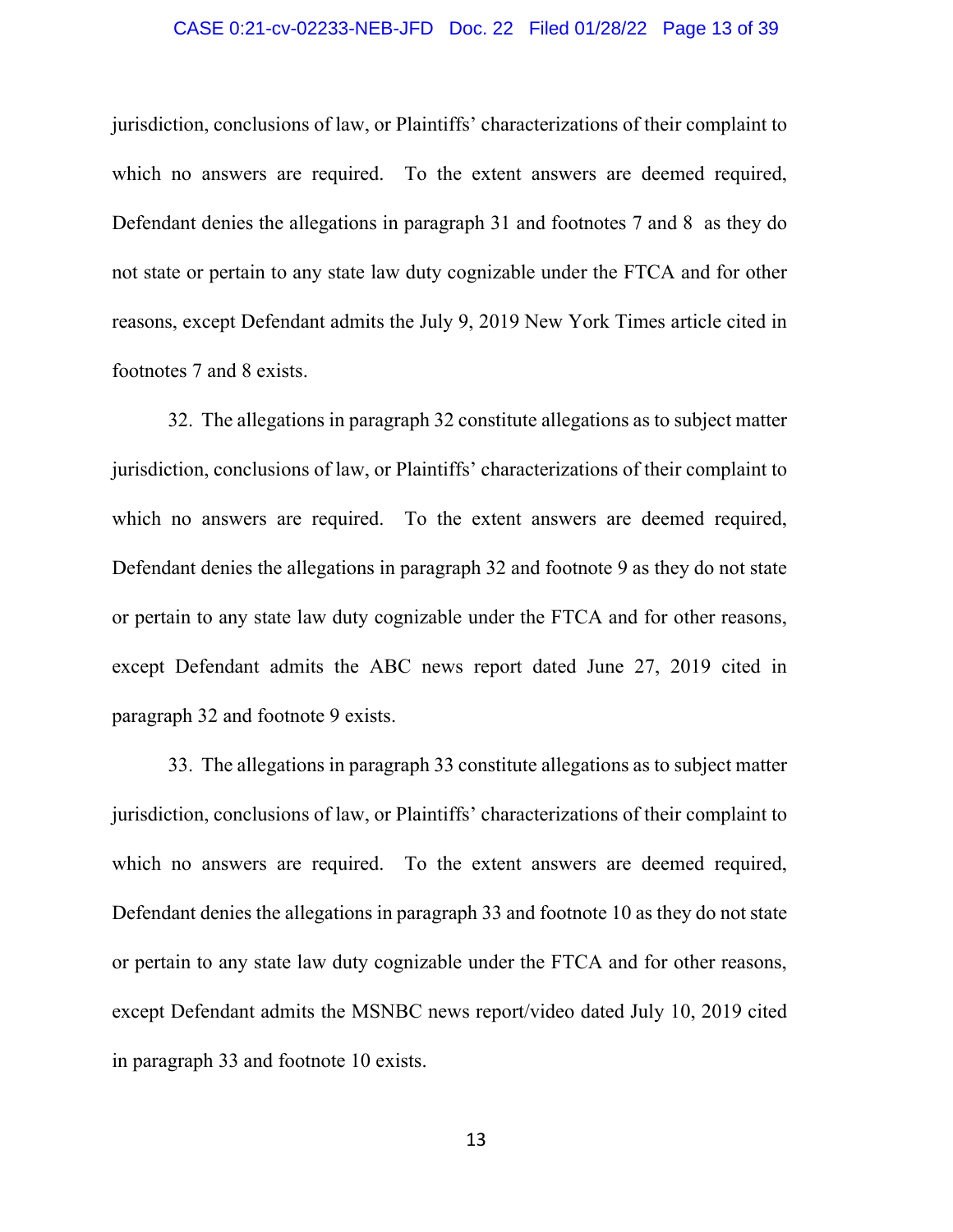#### CASE 0:21-cv-02233-NEB-JFD Doc. 22 Filed 01/28/22 Page 14 of 39

34. Defendant denies Plaintiffs' characterization of "registered" and lacks knowledge or information sufficient to form a belief about the truth of the other allegations in paragraph 34, but Defendant admits that Kerlin and Y.S. arrived at a CBP facility on June 9, 2019 and were processed thereafter.

35. Defendant lacks knowledge or information sufficient to form a belief about the truth of the allegations in paragraph 35, but Defendant denies the characterizations "forced" and "against their wishes" and "in view of all of the adults standing nearby".

36. Defendant lacks knowledge or information sufficient to form a belief about the truth of the allegations in paragraph 36, but Defendant denies the characterizations about "rifled through" and "grabbed" and avers that Y.S. did not report any medication or medical conditions upon medical screening.

37. Defendant lacks knowledge or information sufficient to form a belief about the truth of the allegations in paragraph 37, but Defendant avers that Y.S. did not report any medication or medical conditions upon medical screening.

38. Defendant denies the allegations in paragraph 38 and avers that Y.S. did not report any medication or medical conditions upon medical screening.

39. Defendant denies the allegations in paragraph 39 and avers that Y.S. did not report any medication or medical conditions upon medical screening.

40. Defendant denies the allegations in paragraph 40 and avers that Y.S. did not report any medication or medical conditions upon medical screening.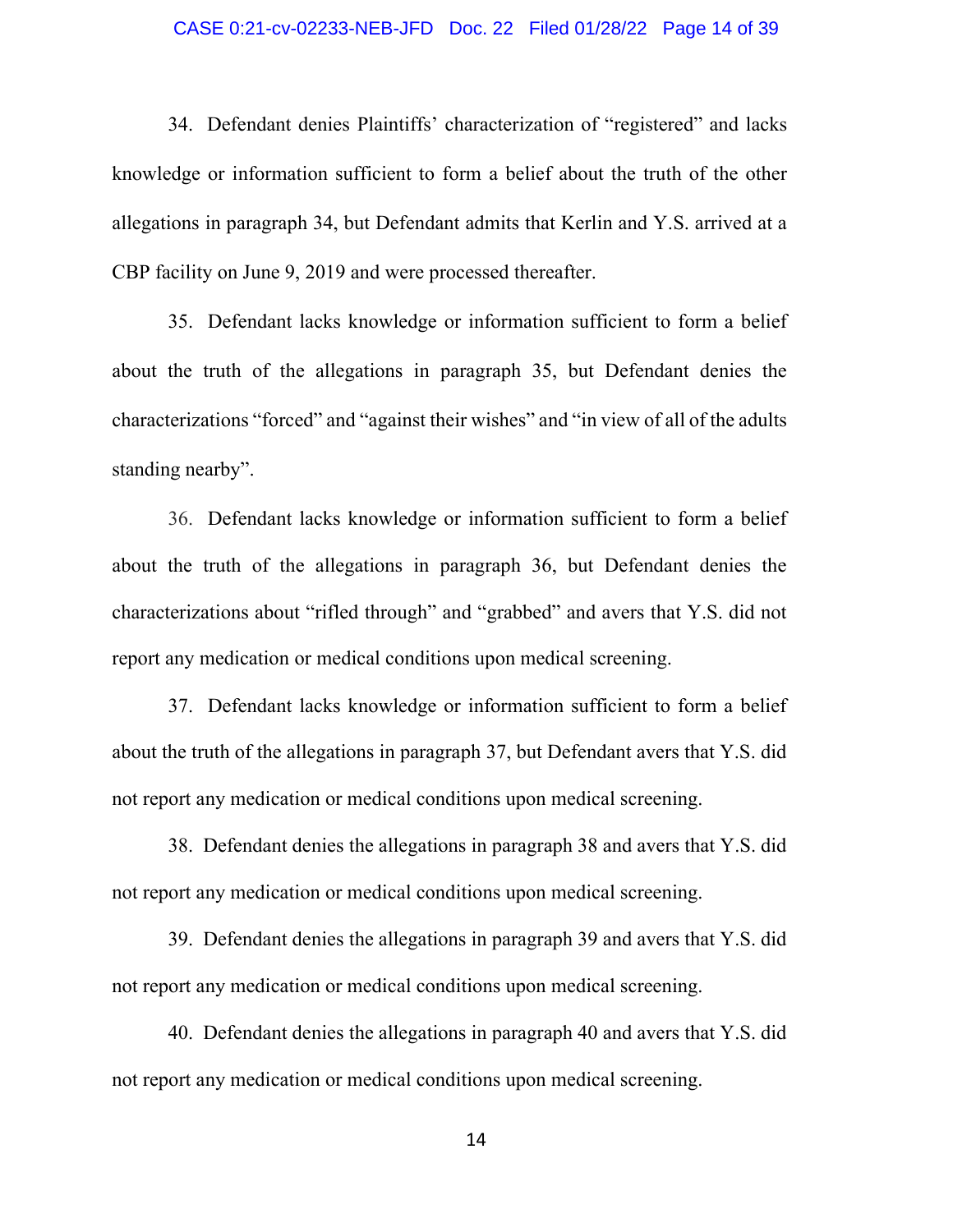#### CASE 0:21-cv-02233-NEB-JFD Doc. 22 Filed 01/28/22 Page 15 of 39

41. Defendant lacks knowledge or information sufficient to form a belief about the truth of the allegations in paragraph 41.

42. The allegations in paragraph 42 constitute allegations as to subject matter jurisdiction, conclusions of law, or Plaintiffs' characterizations of their complaint to which no answers are required. To the extent answers are deemed required, Defendant denies the allegations in paragraph 42 as they do not state or pertain to any state law duty cognizable under the FTCA and for other reasons, except Defendant admits Kerlin and Y.S. were in CBP custody at a CBP facility in Clint, Texas from June 9, 2019 until June 18, 2019, during which time Defendant avers that Kerlin and Y.S. were given food, including hot meals, on a regular basis.

43. The allegations in paragraph 43 constitute allegations as to subject matter jurisdiction conclusions of law, or Plaintiffs' characterizations of their complaint to which no answers are required. To the extent answers are deemed required, Defendant denies the allegations in paragraph 43 as they do not state or pertain to any state law duty cognizable under the FTCA and for other reasons, except Defendant avers that U.S. Border Patrol processed Kerlin and Y.S. on or about June 9, 2019, and each received a medical screening which included questions regarding medical history and/or need for medication.

44. The allegations in paragraph 44 constitute allegations as to subject matter jurisdiction, conclusions of law, or Plaintiffs' characterizations of their complaint to which no answers are required. To the extent answers are deemed required, Defendant denies the allegations in paragraph 44 as they do not state or pertain to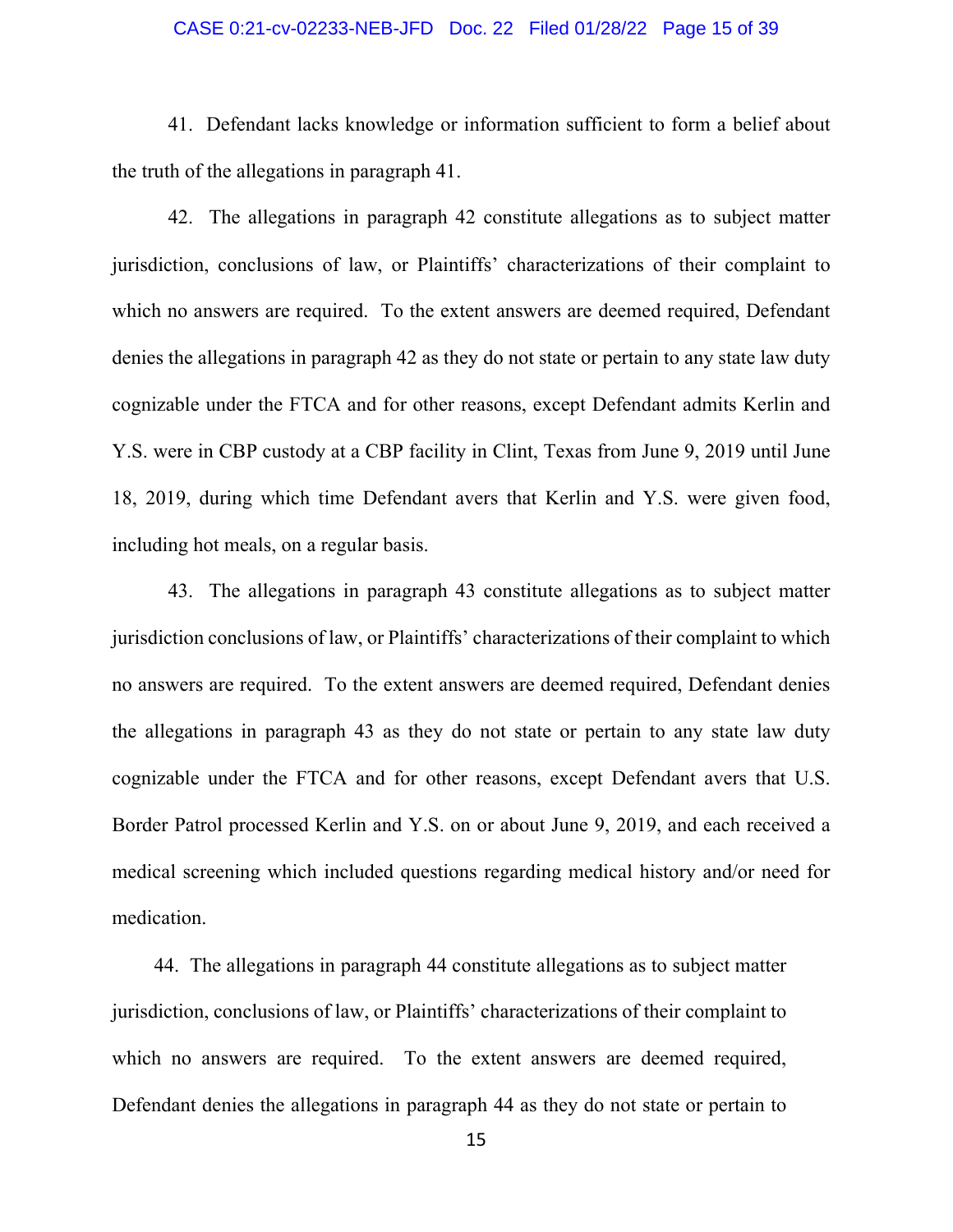#### CASE 0:21-cv-02233-NEB-JFD Doc. 22 Filed 01/28/22 Page 16 of 39

any state law duty cognizable under the FTCA and Defendant specifically denies the allegation that CBP staff treated any person "horribly."

45. The allegations in paragraph 45 constitute allegations as to subject matter jurisdiction, conclusions of law, or Plaintiffs' characterizations of their complaint to which no answers are required. To the extent answers are deemed required, Defendant denies the allegations in paragraph 45 as they do not state or pertain to any state law duty cognizable under the FTCA, and Defendant lacks knowledge or information sufficient to form a belief about the truth of the allegations in paragraph 45.

46. The allegations in paragraph 46 constitute allegations as to subject matter jurisdiction, conclusions of law, or Plaintiffs' characterizations of their complaint to which no answers are required. To the extent answers are deemed required, Defendant denies the allegations in paragraph 46 as they do not state or pertain to any state law duty cognizable under the FTCA, and Defendant lacks knowledge or information sufficient to form a belief about the truth of the allegations in paragraph 46.

47. Defendant admits that on or about June 9, 2019, Kerlin and Y.S. provided CBP with contact information for their mother, Daysi Villalobos Izaguirre, but otherwise lacks knowledge or information sufficient to form a belief about the truth of the allegations in paragraph 47.

48. Defendant lacks knowledge or information sufficient to form a belief about the truth of the allegations in paragraph 48.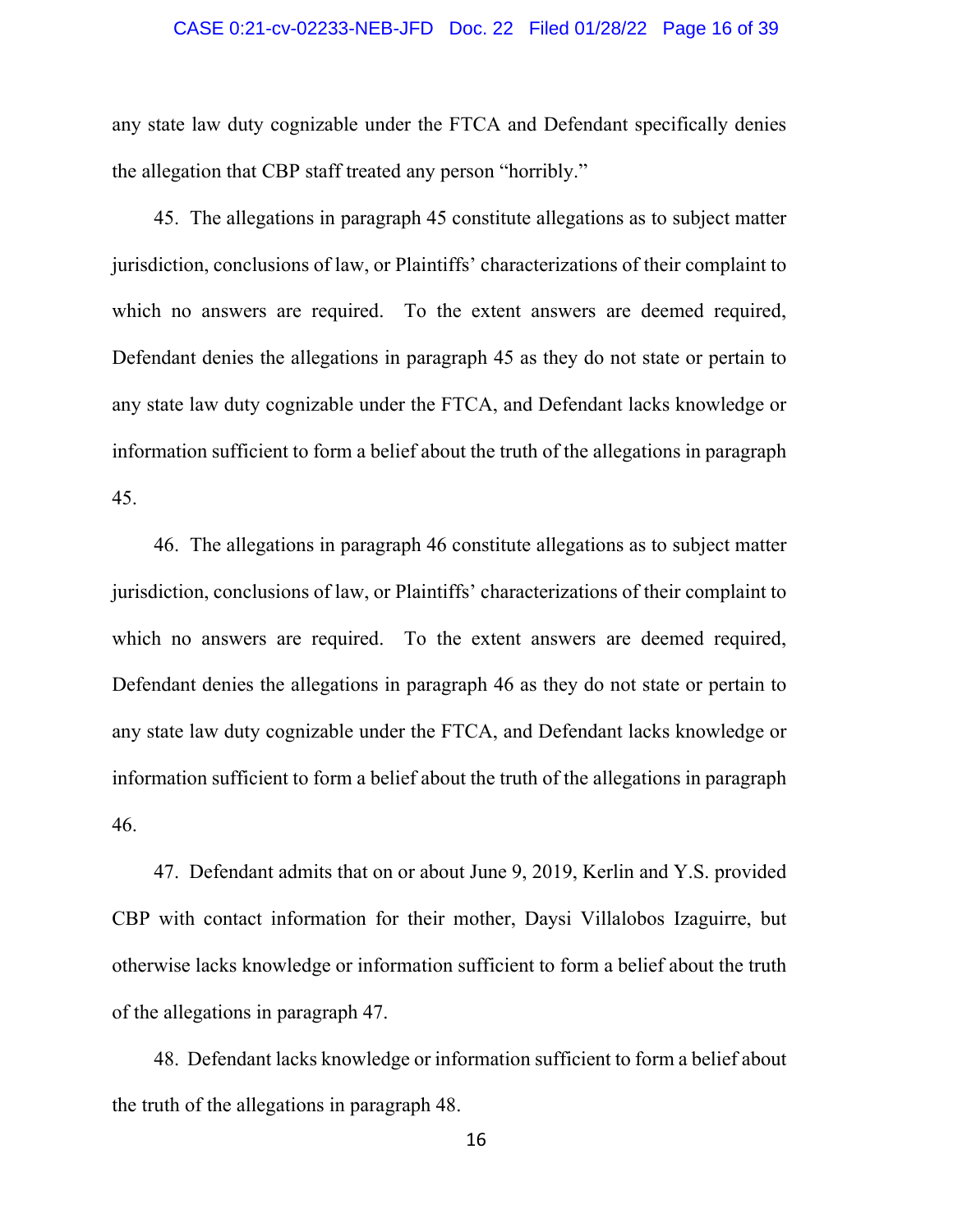#### CASE 0:21-cv-02233-NEB-JFD Doc. 22 Filed 01/28/22 Page 17 of 39

49. The allegations in paragraph 49 constitute allegations as to subject matter jurisdiction, conclusions of law, or Plaintiffs' characterizations of their complaint to which no answers are required. To the extent answers are deemed required, Defendant denies the allegations in paragraph 49 as they do not state or pertain to any state law duty cognizable under the FTCA, except Defendant admits Kerlin and YS were in CBP custody at a CBP facility in Clint, Texas from June 9, 2019 through June 18, 2019, Defendant CBP denies Plaintiffs' characterizations of the CBP facility as a "hielera" or "freezer", but Defendant lacks knowledge or information sufficient to form a belief about the truth of the allegations in paragraph 49.

50. The allegations in paragraph 50 constitute allegations as to subject matter jurisdiction, conclusions of law, or Plaintiffs' characterizations of their complaint to which no answers are required. To the extent answers are deemed required, Defendant denies the allegations in paragraph 50 as they do not state or pertain to any state law duty cognizable under the FTCA, except Defendant admits Kerlin and YS were in CBP custody at a CBP facility in Clint, Texas from June 9, 2019 through June 18, 2019, Defendant-CBP denies Plaintiffs' characterizations of the CBP facility as a "hielera" or "freezer", but Defendant lacks knowledge or information sufficient to form a belief about the truth of the allegations in paragraph 50, and Defendant avers that Y.S. did not report any medication or medical conditions upon medical screening.

51. The allegations in paragraph 51 constitute allegations as to subject matter jurisdiction, conclusions of law, or Plaintiffs' characterizations of their complaint to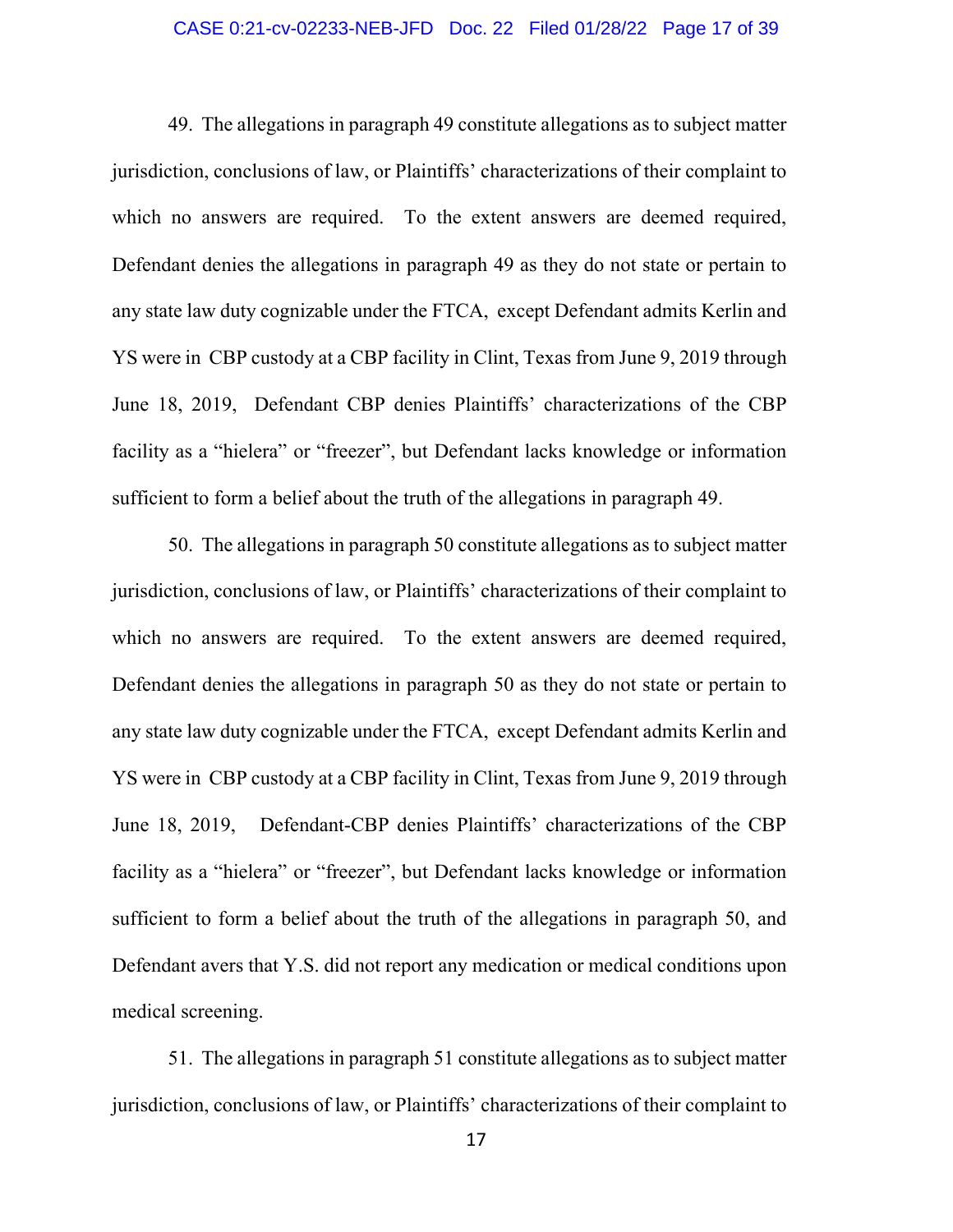#### CASE 0:21-cv-02233-NEB-JFD Doc. 22 Filed 01/28/22 Page 18 of 39

which no answers are required. To the extent answers are deemed required, Defendant denies the allegations in paragraph 51 as they do not state or pertain to any state law duty cognizable under the FTCA, except Defendant admits Kerlin and YS were in CBP custody at a CBP facility in Clint, Texas from June 9, 2019 through June 18, 2019, Defendant CBP denies Plaintiffs' characterizations of the CBP facility as a "hielera" or "freezer", but Defendant lacks knowledge or information sufficient to form a belief about the truth of the allegations in paragraph 51.

52. The allegations in paragraph 52 constitute allegations as to subject matter jurisdiction, conclusions of law, or Plaintiffs' characterizations of their complaint to which no answers are required. To the extent answers are deemed required, Defendant denies the allegations in paragraph 52 as they do not state or pertain to any state law duty cognizable under the FTCA, except Defendant admits Kerlin and YS were in CBP custody at a CBP facility in Clint, Texas from June 9, 2019 through June 18, 2019, Defendants admit that Kerlin and Y.S. were held in facilities for unaccompanied female children, but Defendant lacks knowledge or information sufficient to form a belief about the truth of the allegations in paragraph 52.

53. The allegations in paragraph 53 constitute allegations as to subject matter jurisdiction, conclusions of law, or Plaintiffs' characterizations of their complaint to which no answers are required. To the extent answers are deemed required, Defendant denies the allegations in paragraph 53.

54. The allegations in paragraph 54 constitute allegations as to subject matter jurisdiction, conclusions of law, or Plaintiffs' characterizations of their complaint to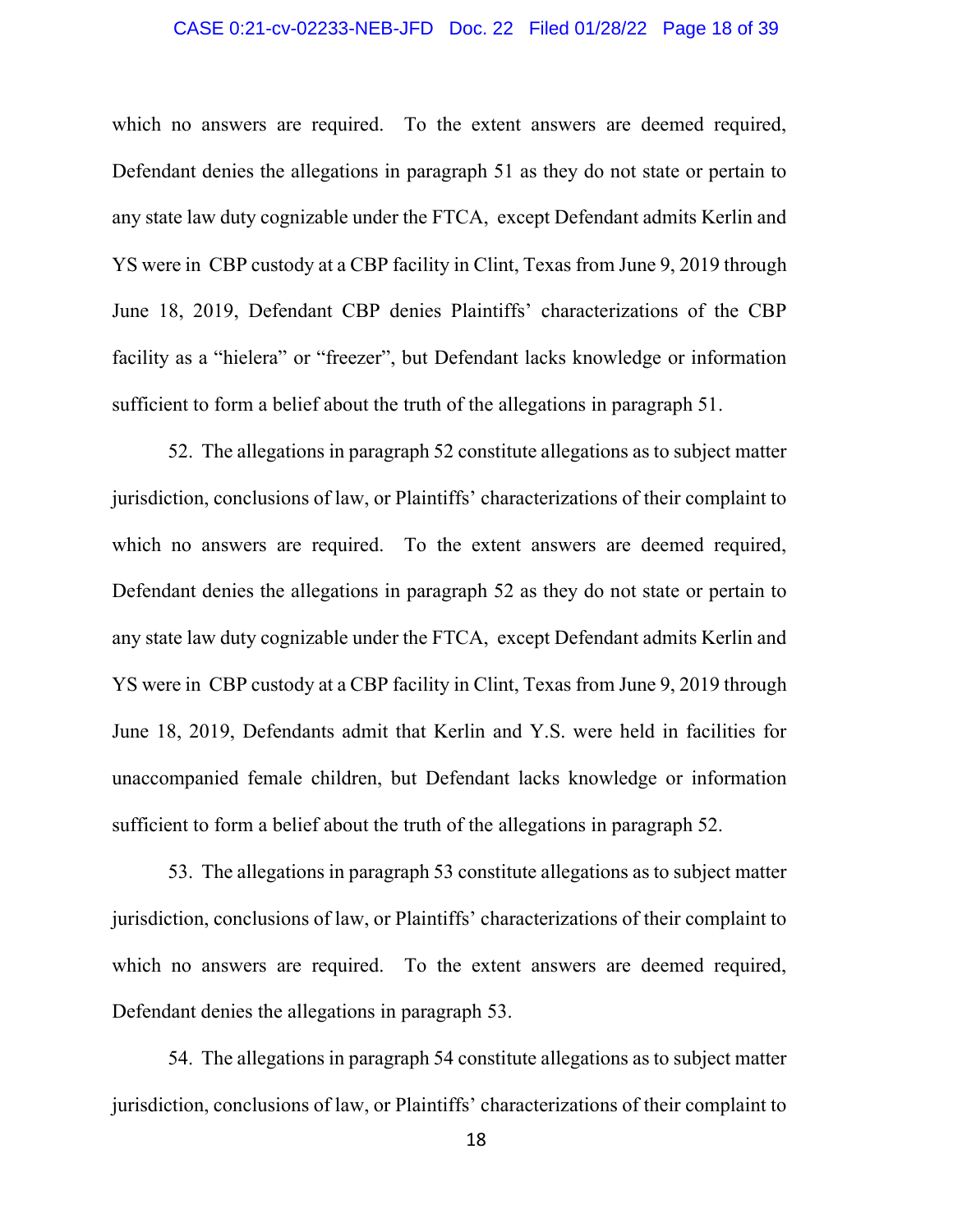#### CASE 0:21-cv-02233-NEB-JFD Doc. 22 Filed 01/28/22 Page 19 of 39

which no answers are required. To the extent answers are deemed required, Defendant denies the allegations in paragraph 54.

55. The allegations in paragraph 55 constitute allegations as to subject matter jurisdiction, conclusions of law, or Plaintiffs' characterizations of their complaint to which no answers are required. To the extent answers are deemed required, Defendant lacks knowledge or information sufficient to form a belief about the truth of the allegations in paragraph 55.

56. The allegations in paragraph 56 constitute allegations as to subject matter jurisdiction, conclusions of law, or Plaintiffs' characterizations of their complaint to which no answers are required. To the extent answers are deemed required, Defendant lacks knowledge or information sufficient to form a belief about the truth of the allegations in paragraph 56.

57. The allegations in paragraph 57 constitute allegations as to subject matter jurisdiction, conclusions of law, or Plaintiffs' characterizations of their complaint to which no answers are required. To the extent answers are deemed required, Defendant lacks knowledge or information sufficient to form a belief about the truth of the allegations in paragraph 57.

58. The allegations in paragraph 58 constitute allegations as to subject matter jurisdiction, conclusions of law, or Plaintiffs' characterizations of their complaint to which no answers are required. To the extent answers are deemed required, Defendant lacks knowledge or information sufficient to form a belief about the truth of the allegations in paragraph 58.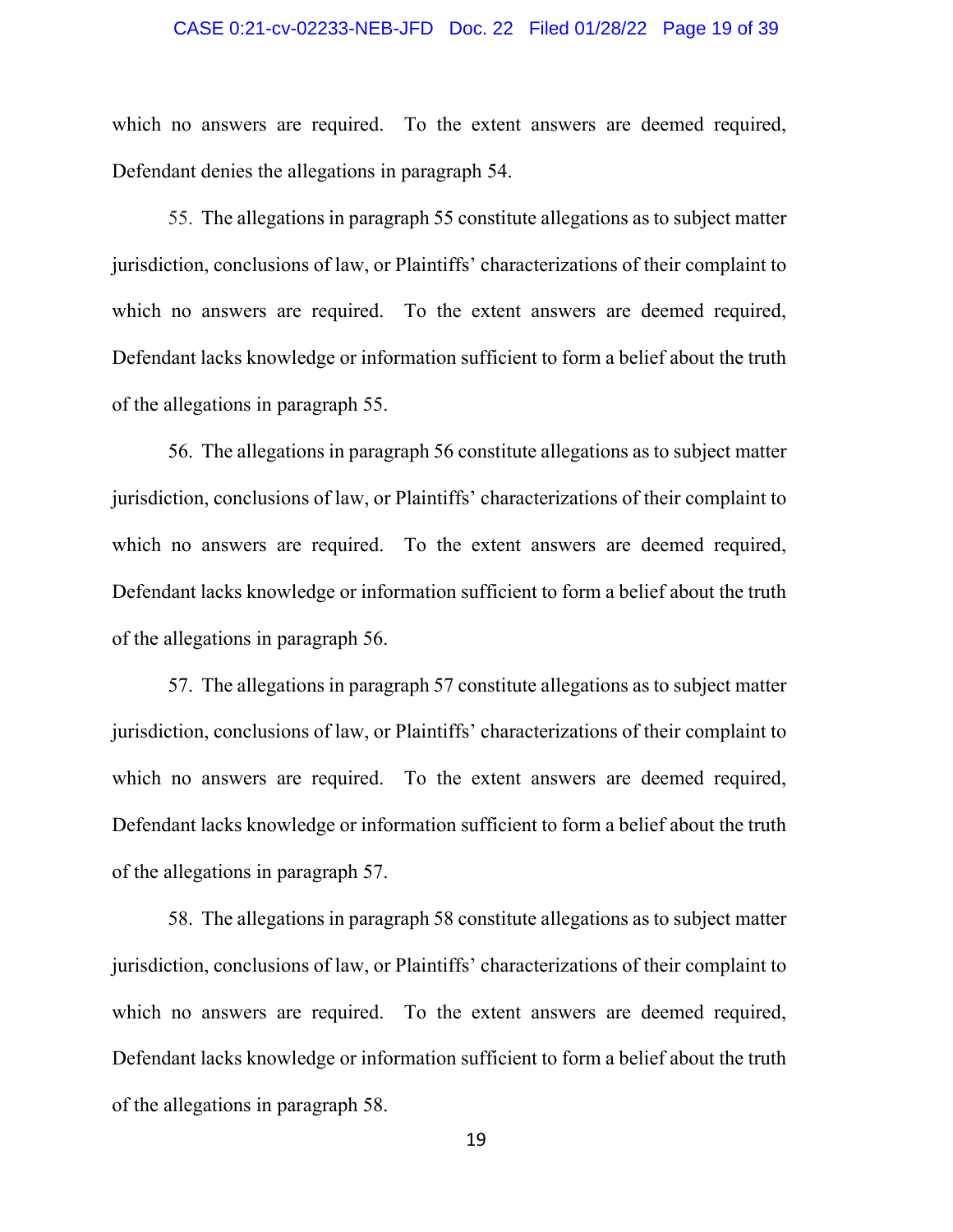#### CASE 0:21-cv-02233-NEB-JFD Doc. 22 Filed 01/28/22 Page 20 of 39

59. The allegations in paragraph 59 constitute allegations as to subject matter jurisdiction, conclusions of law, or Plaintiffs' characterizations of their complaint to which no answers are required. To the extent answers are deemed required, Defendant denies the allegations in paragraph 59 except that Defendant avers that Kerlin and Y.S. were given food, including hot meals, on a regular basis.

60. The allegations in paragraph 60 constitute allegations as to subject matter jurisdiction, conclusions of law, or Plaintiffs' characterizations of their complaint to which no answers are required. To the extent answers are deemed required, Defendant lacks knowledge or information sufficient to form a belief about the truth of the allegations in paragraph 60 except that Defendant avers that Kerlin and Y.S. were given food, including hot meals, on a regular basis.

61. The allegations in paragraph 61 constitute allegations as to subject matter jurisdiction, conclusions of law, or Plaintiffs' characterizations of their complaint to which no answers are required. To the extent answers are deemed required, Defendant admits CBP provided Kerlin and Y.S. juice. Defendant denies the allegations about water and avers that water was readily accessible to Kerlin and Y.S., and Defendant lacks knowledge or information sufficient to form a belief about the truth about what Kerlin and Y.S. "recall."

62. The allegations in paragraph 62 constitute allegations as to subject matter jurisdiction, conclusions of law, or Plaintiffs' characterizations of their complaint to which no answers are required. To the extent answers are deemed required, Defendant denies the allegations in paragraph 62 except that Defendant avers that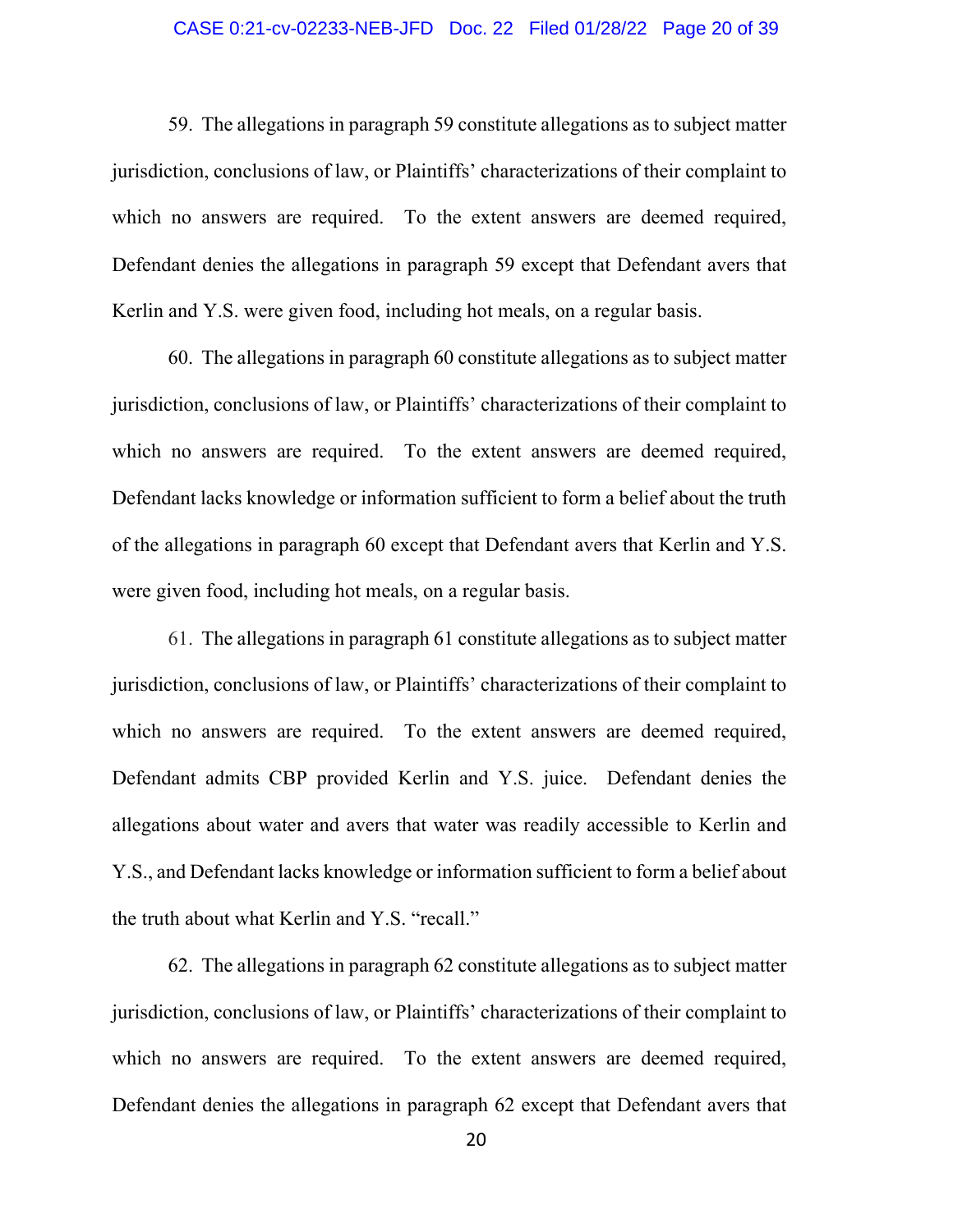#### CASE 0:21-cv-02233-NEB-JFD Doc. 22 Filed 01/28/22 Page 21 of 39

Kerlin and Y.S. were given food, including hot meals, on a regular basis.

63. The allegations in paragraph 63 constitute allegations as to subject matter jurisdiction, conclusions of law, or Plaintiffs' characterizations of their complaint to which no answers are required. To the extent answers are deemed required, Defendant lacks knowledge or information sufficient to form a belief about the truth of the allegations in paragraph 63 but denies the characterization of "cages."

64. The allegations in paragraph 64 constitute allegations as to subject matter jurisdiction, conclusions of law, or Plaintiffs' characterizations of their complaint to which no answers are required. To the extent answers are deemed required, Defendant lacks knowledge or information sufficient to form a belief about the truth of the allegations in paragraph 64.

65. The allegations in paragraph 65 constitute allegations as to subject matter jurisdiction, conclusions of law, or Plaintiffs' characterizations of their complaint to which no answers are required. To the extent answers are deemed required, Defendant lacks knowledge or information sufficient to form a belief about the truth of the allegations in paragraph 65.

66. The allegations in paragraph 66 constitute allegations as to subject matter jurisdiction, conclusions of law, or Plaintiffs' characterizations of their complaint to which no answers are required. To the extent answers are deemed required, Defendant lacks knowledge or information sufficient to form a belief about the truth of the allegations in paragraph 66.

67. The allegations in paragraph 67 constitute allegations as to subject matter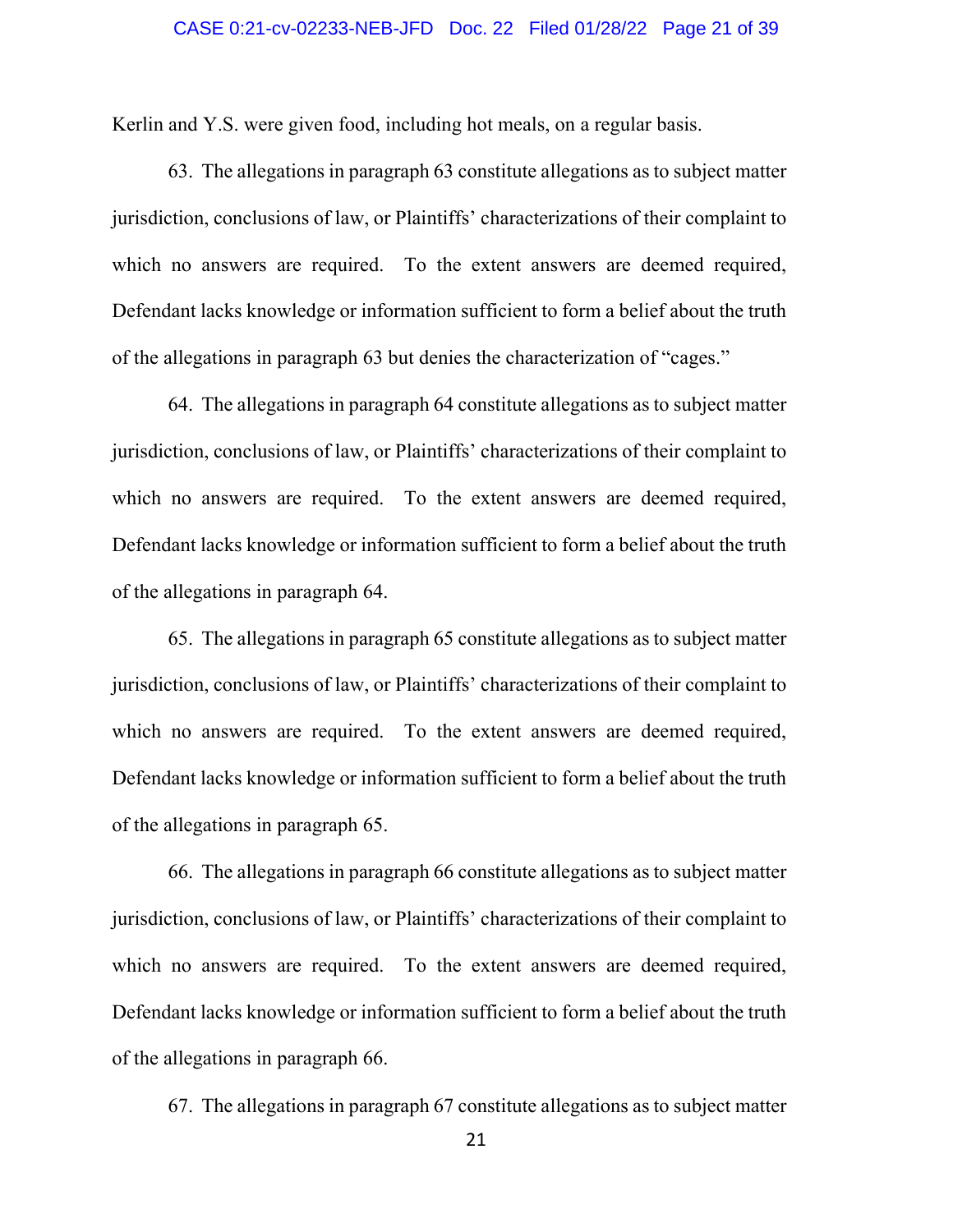#### CASE 0:21-cv-02233-NEB-JFD Doc. 22 Filed 01/28/22 Page 22 of 39

jurisdiction, conclusions of law, or Plaintiffs' characterizations of their complaint to which no answers are required. To the extent answers are deemed required, Defendant lacks knowledge or information sufficient to form a belief about the truth of the allegations in paragraph 67 but denies the characterization of "cages."

68. The allegations in paragraph 68 constitute allegations as to subject matter jurisdiction, conclusions of law, or Plaintiffs' characterizations of their complaint to which no answers are required. To the extent answers are deemed required, Defendant lacks knowledge or information sufficient to form a belief about the truth of the allegations in paragraph 68 but denies the characterization of "cages."

69. The allegations in paragraph 69 constitute allegations as to subject matter jurisdiction, conclusions of law, or Plaintiffs' characterizations of their complaint to which no answers are required. To the extent answers are deemed required, Defendant lacks knowledge or information sufficient to form a belief about the truth of the allegations in paragraph 69.

70. The allegations in paragraph 70 constitute allegations as to subject matter jurisdiction, conclusions of law, or Plaintiffs' characterizations of their complaint to which no answers are required. To the extent answers are deemed required, Defendant lacks knowledge or information sufficient to form a belief about the truth of the allegations in paragraph 70.

71. The allegations in paragraph 71 constitute allegations as to subject matter jurisdiction, conclusions of law, or Plaintiffs' characterizations of their complaint to which no answers are required. To the extent answers are deemed required,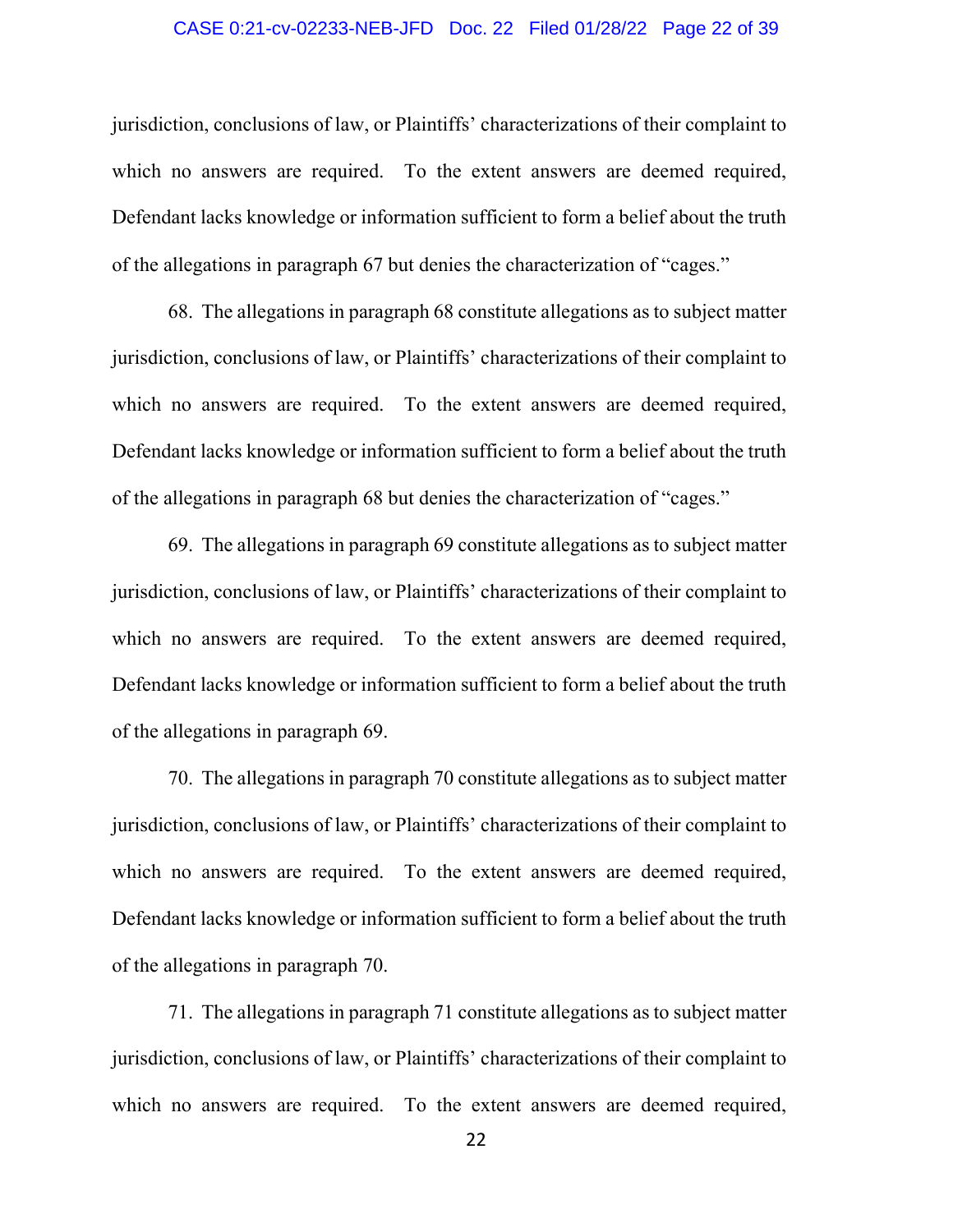#### CASE 0:21-cv-02233-NEB-JFD Doc. 22 Filed 01/28/22 Page 23 of 39

Defendant lacks knowledge or information sufficient to form a belief about the truth of the allegations in paragraph 71 but denies the characterization of "cages."

72. The allegations in paragraph 72 constitute allegations as to subject matter jurisdiction, conclusions of law, or Plaintiffs' characterizations of their complaint to which no answers are required. To the extent answers are deemed required, Defendant lacks knowledge or information sufficient to form a belief about the truth of the allegations in paragraph 72 but denies the characterization of "cages."

73. Defendant lacks knowledge or information sufficient to form a belief about the truth of the allegations in paragraph 73 but denies all Plaintiffs' characterizations made in paragraph 73.

74. Defendant lacks knowledge or information sufficient to form a belief about the truth of the allegations in paragraph 74, but Defendant denies the hyperbolic use of the words/characterization of "incarceration," "deficient," and "yelled".

75. Defendant denies the allegations in paragraph 75.

76. Defendant denies the allegations in paragraph 76 and avers that Kerlin did not sustain any injuries or require any medical attention while in CBP custody.

77. Defendant denies the allegations in paragraph 77 and avers that Kerlin did not sustain any injuries or require any medical attention while in CBP custody.

78. The allegations in paragraph 78 constitute conclusions of law or Plaintiffs' characterizations of their complaint to which no answers are required. To the extent answers are deemed required, Defendant denies the allegations in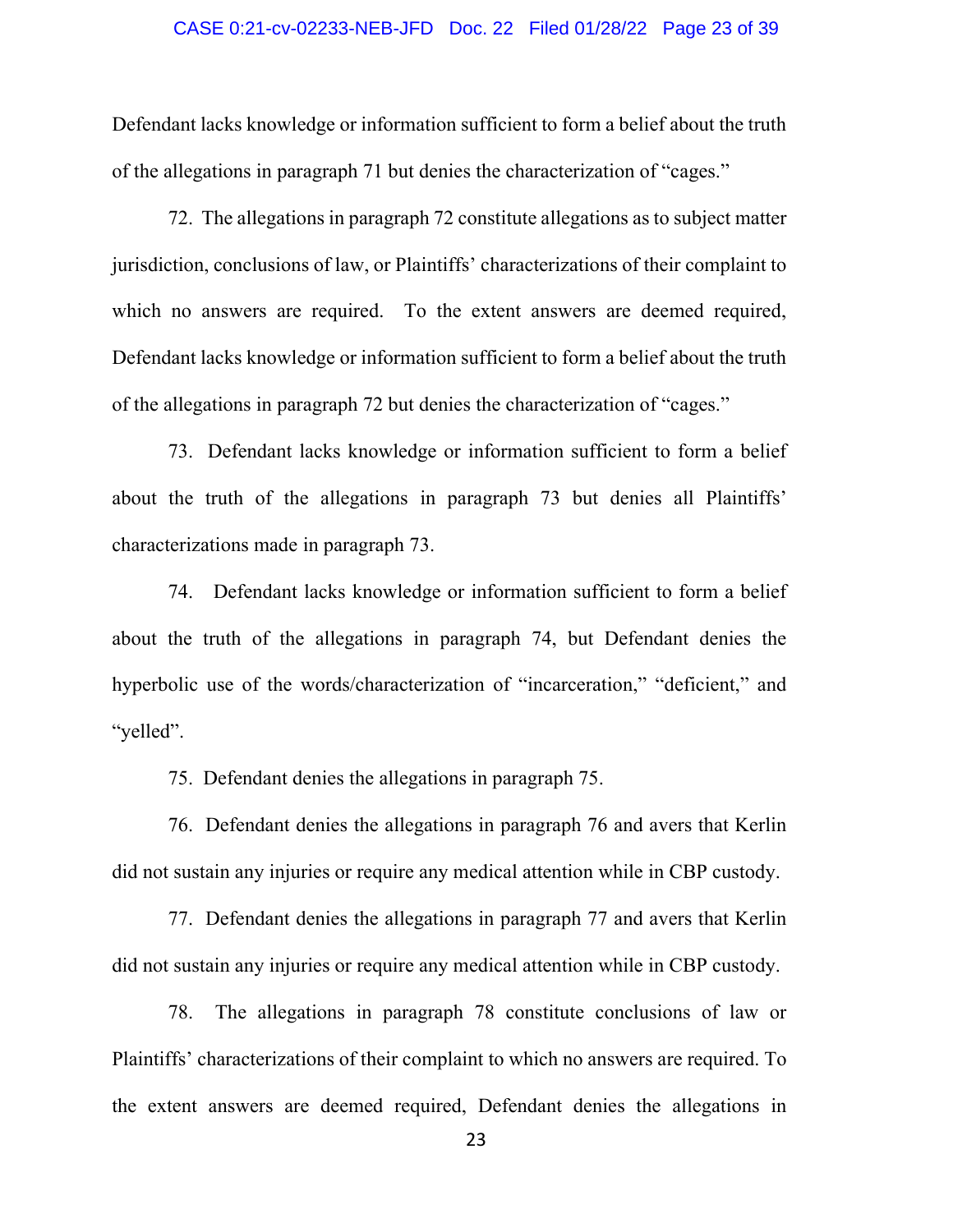paragraph 78.

79. The allegations in paragraph 79 constitute conclusions of law or Plaintiffs' characterizations of their complaint to which no answers are required. To the extent answers are deemed required, Defendant denies the allegations in paragraph 79 and footnote 11, but Defendant admits the New York Times article cited in footnote 11 exists.

80. The allegations in paragraph 80 constitute Plaintiffs' conclusions of law or characterizations of their complaint to which no answers are required. To the extent answers are deemed required, Defendant lacks knowledge or information sufficient to form a belief about the truth of the allegations in paragraph 80.

81. Defendant lacks knowledge or information sufficient to form a belief about the truth of the allegations in paragraph 81.

82. The allegations in paragraph 82 constitute Plaintiffs' conclusions of law or their characterizations of the complaint to which no answers are required. To the extent answers are deemed required, Defendant denies the allegations in paragraph 82.

83. The allegations contained in paragraph 83 constitute Plaintiffs' characterizations of their causes of action or conclusions of law, to which no response is required. To the extent that answers are deemed required, Defendant CBP denies the allegations in paragraph 83.

84. Defendant lacks knowledge or information sufficient to form a belief about the truth of the allegations in paragraph 84.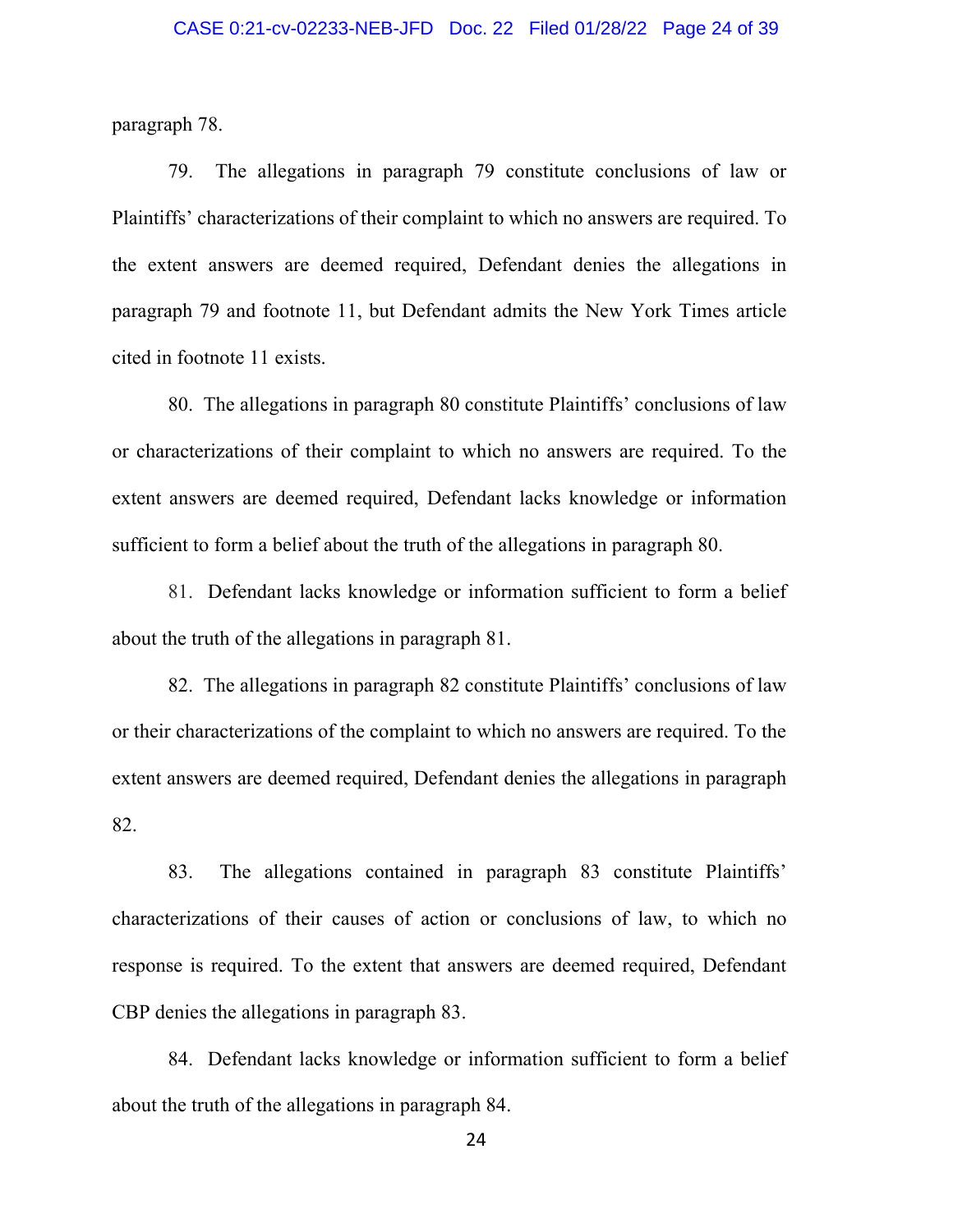#### CASE 0:21-cv-02233-NEB-JFD Doc. 22 Filed 01/28/22 Page 25 of 39

85. The allegations in paragraph 85 constitute Plaintiff's conclusions of law or characterizations of their causes of action to which no answers are required. To the extent answers are deemed required, Defendant lacks knowledge or information sufficient to form a belief about the truth of the allegations in paragraph 85.

86. The allegations in paragraph 86 constitute Plaintiffs' conclusions of law or characterizations of their causes of action to which no answers are required. To the extent answers are deemed required, Defendant lacks knowledge or information sufficient to form a belief about the truth of the allegations in paragraph 86.

87. Defendant lacks knowledge or information sufficient to form a belief about the truth of the allegations in paragraph 87.

88. Defendant lacks knowledge or information sufficient to form a belief about the truth of the allegations in paragraph 88.

89. The allegations in paragraph 89 constitute Plaintiffs' conclusions of law or their characterizations of their complaint to which no answers are required. To the extent answers are deemed required, Defendant lacks knowledge or information sufficient to form a belief about the truth of the allegations in paragraph 89.

90. The allegations in paragraph 90 constitute Plaintiffs' conclusions of law or their characterizations of their causes of action to which no answers are required. To the extent answers are deemed required, Defendant lacks knowledge or information sufficient to form a belief about the truth of the allegations in paragraph 90.

91. The allegations in paragraph 91 constitute Plaintiffs' conclusions of law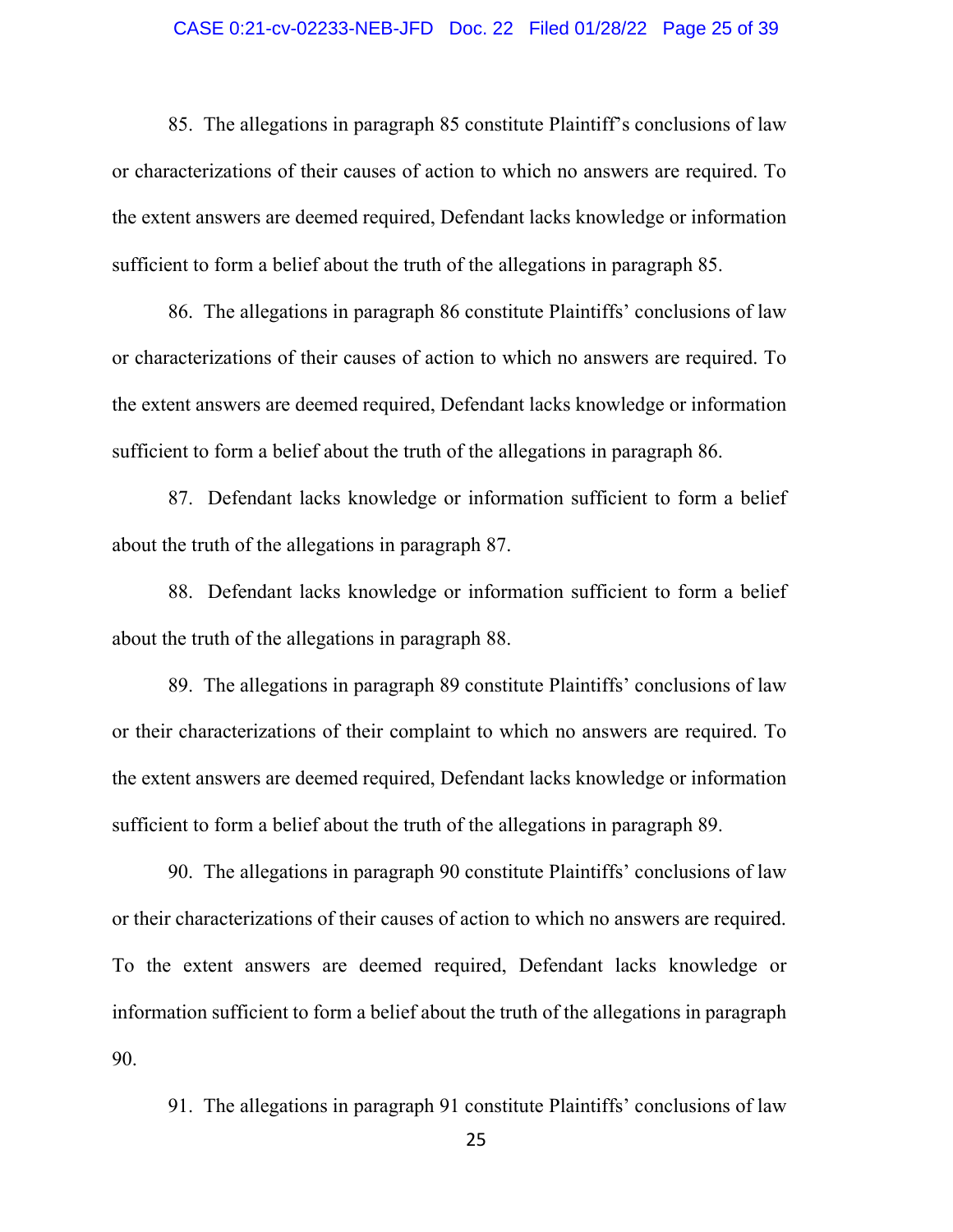#### CASE 0:21-cv-02233-NEB-JFD Doc. 22 Filed 01/28/22 Page 26 of 39

or their characterizations of their causes of action to which no answers are required. To the extent answers are deemed required, Defendant lacks knowledge or information sufficient to form a belief about the truth of the allegations in paragraph 91.

92. Defendant admits that Kerlin and Y.S. were transferred from Clint, Texas to Brownsville, Texas, on or about June 18, 2019, at which time and place they entered the custody of the Office of Refugee and Resettlement ("ORR") within HHS and were placed at a shelter. Defendants deny the remaining allegations contained in paragraph 92 and Defendant specifically denies the *Flores* settlement agreement establishes any relevant legal duty for the United States or otherwise applies in an action cognizable under the FTCA as suggested in paragraph 92 and in footnote 12.

93. The allegations in paragraph 93 constitute Plaintiffs' conclusions of law or their characterizations of their causes of action to which no answers are required. To the extent answers are deemed required, Defendant denies the allegations in paragraph 93, except Defendant admits that ORR places children and youth in its custody into care provider facilities based on child welfare best practices in order to provide a safe environment and place the child in the least restrictive setting appropriate for the child's needs. ORR may place a child in a [shelter facility,](https://www.acf.hhs.gov/orr/resource/children-entering-the-united-states-unaccompanied-guide-to-terms#Shelter%20Care) foster care or [group home](https://www.acf.hhs.gov/orr/resource/children-entering-the-united-states-unaccompanied-guide-to-terms#Group%20Home) (may be [therapeutic\)](https://www.acf.hhs.gov/orr/resource/children-entering-the-united-states-unaccompanied-guide-to-terms#Therapeutic%20Foster%20Care), [staff secure](https://www.acf.hhs.gov/orr/resource/children-entering-the-united-states-unaccompanied-guide-to-terms#Staff%20Secure%20Care) or [secure care](https://www.acf.hhs.gov/orr/resource/children-entering-the-united-states-unaccompanied-guide-to-terms#Secure%20Care) facility**,**  [residential treatment center,](https://www.acf.hhs.gov/orr/resource/children-entering-the-united-states-unaccompanied-guide-to-terms#Residential%20Treatment%20Center) or other special needs care facility.

94. Defendant lacks knowledge or information sufficient to form a belief about the truth of the allegations in paragraph 94, but Defendant avers that Kerlin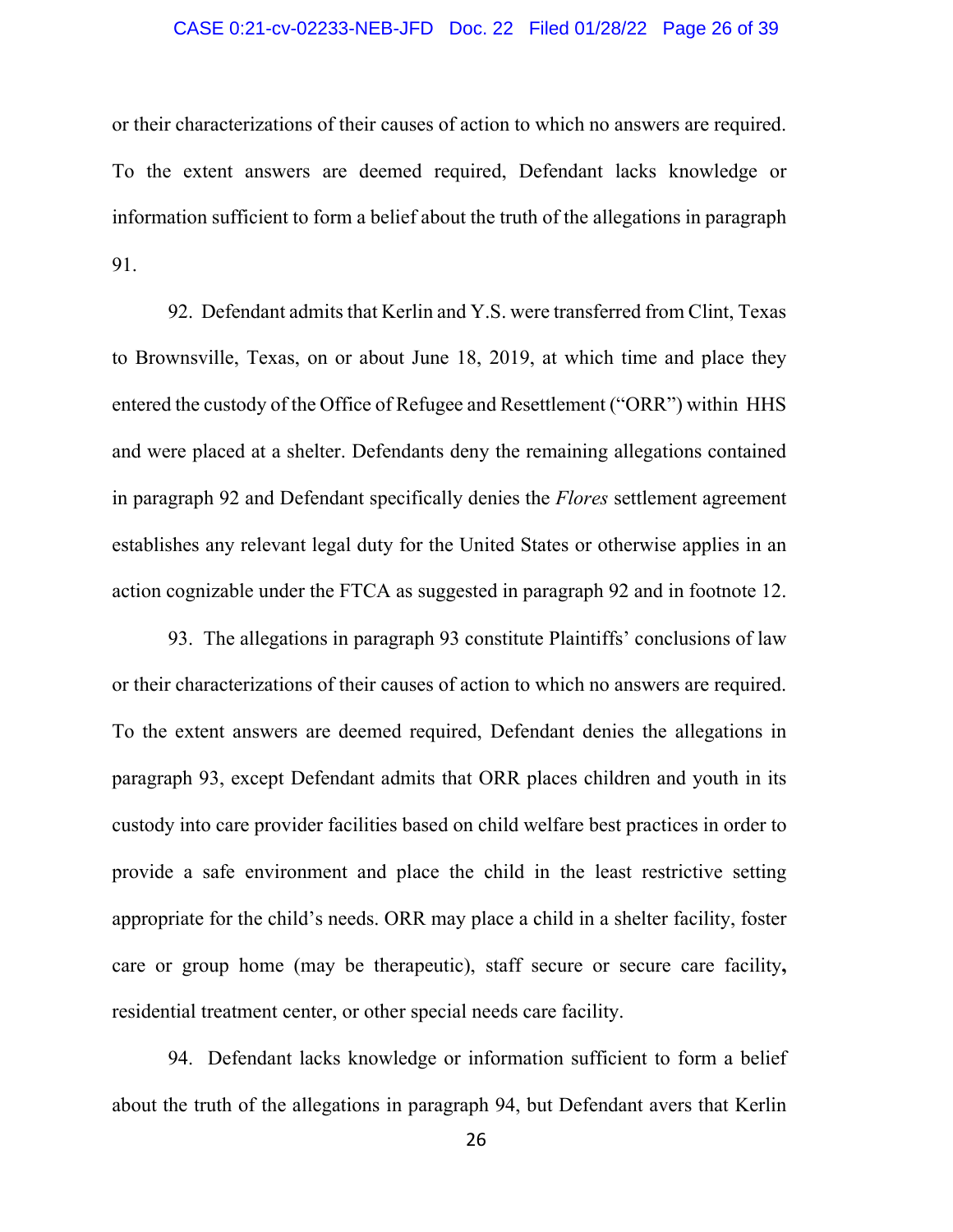#### CASE 0:21-cv-02233-NEB-JFD Doc. 22 Filed 01/28/22 Page 27 of 39

and Y.S. were transferred to ORR custody on June 18, 2019.

95. The allegations contained in paragraph 95 constitute Plaintiffs' conclusions of law to which no response is required; however, to the extent answers are deemed required, Defendant denies the allegations in paragraph 95, except Defendant admits that ORR care provider facilities are state licensed and must meet ORR requirements to ensure a high level of care.

96. The allegations in paragraph 96 constitute Plaintiffs' legal conclusions to which no answers are required. However, to the extent answers are deemed required, Defendant denies the allegations in paragraph 96, Defendant specifically denies the *Flores* settlement agreement establishes any relevant legal duty or otherwise applies in an action cognizable under the FTCA, but Defendant admits that ORR care provider facilities are state licensed and must meet ORR requirements to ensure a high level of care, including classroom education, health care, socialization/recreation, vocational training, mental health services, access to legal services, and case management.

97. Defendant lacks knowledge or information sufficient to form a belief about the truth of the allegations in paragraph 97, except Defendant avers that Kerlin and Y.S. were transferred to ORR custody on June 18, 2019.

98. Defendant lacks knowledge or information sufficient to form a belief about the truth of the allegations in paragraph 98.

99. Defendant lacks knowledge or information sufficient to form a belief about the truth of the allegations in paragraph 99, and Defendant avers the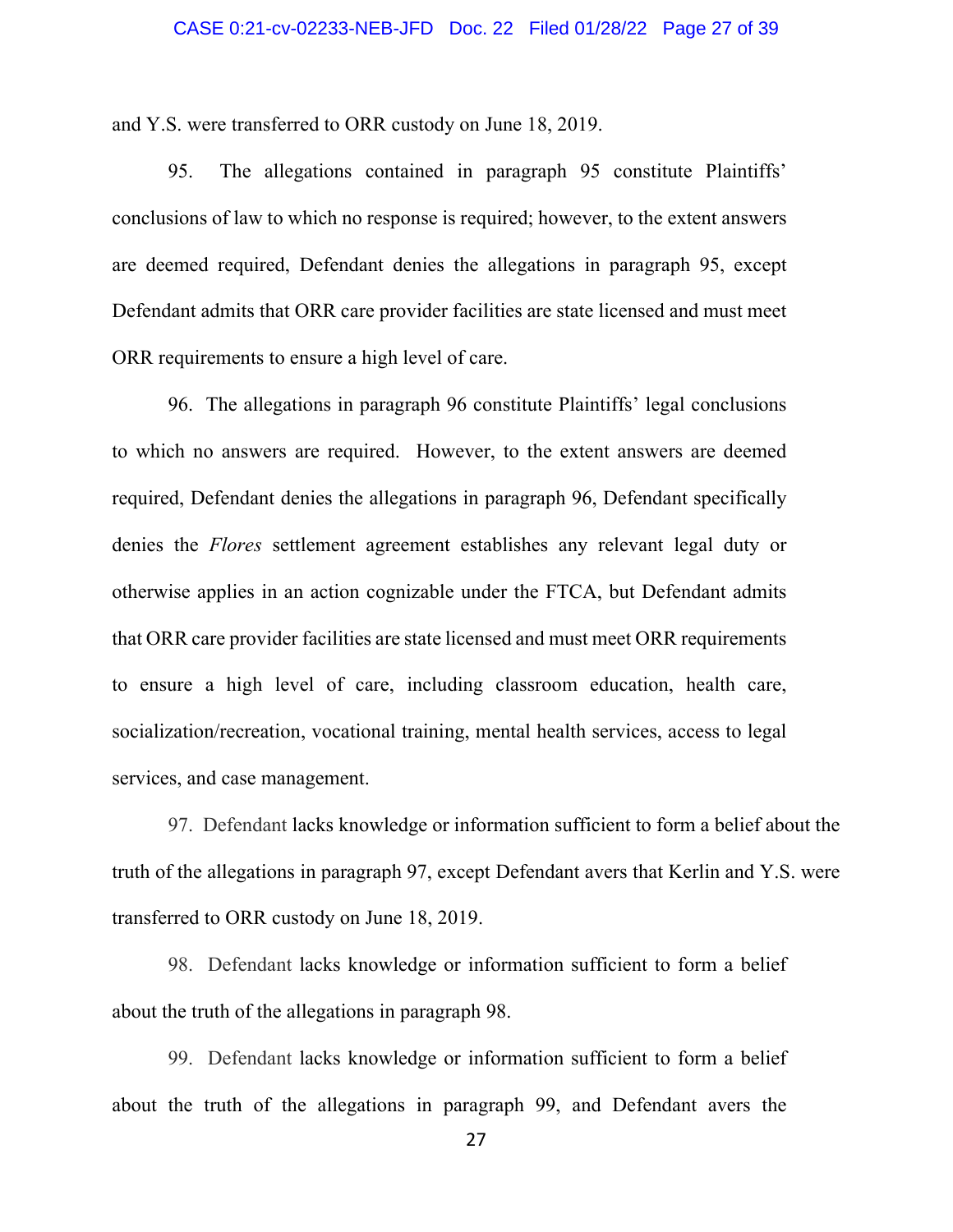#### CASE 0:21-cv-02233-NEB-JFD Doc. 22 Filed 01/28/22 Page 28 of 39

allegations in paragraph 99 may describe conduct by contractors and/or third parties for whom the United States has no responsibility under the FTCA (28 U.S.C. § 2671).

100. Defendant lacks knowledge or information sufficient to form a belief about the truth of the allegations in paragraph 100, and Defendant avers the allegations in paragraph 100 may describe conduct by contractors and/or third parties for whom the United States has no responsibility under the FTCA (28 U.S.C.  $§$  2671).

101. Defendant lacks knowledge or information sufficient to form a belief about the truth of the allegations in paragraph 101.

102. Defendant lacks knowledge or information sufficient to form a belief about the truth of the allegations in paragraph 102.

103. Defendant lacks knowledge or information sufficient to form a belief about the truth of the allegations in paragraph 103, and Defendant avers the allegations in paragraph 103 may describe conduct by contractors and/or third parties for whom the United States has no responsibility under the FTCA (28 U.S.C.  $§$  2671).

104. Defendant lacks knowledge or information sufficient to form a belief about the truth of the allegations in paragraph 104.

105. Defendant denies the allegations in paragraph 105, except Defendant avers that Y.S. was placed at Southwest El Presidente, in Brownsville, Texas, on June 18, 2019.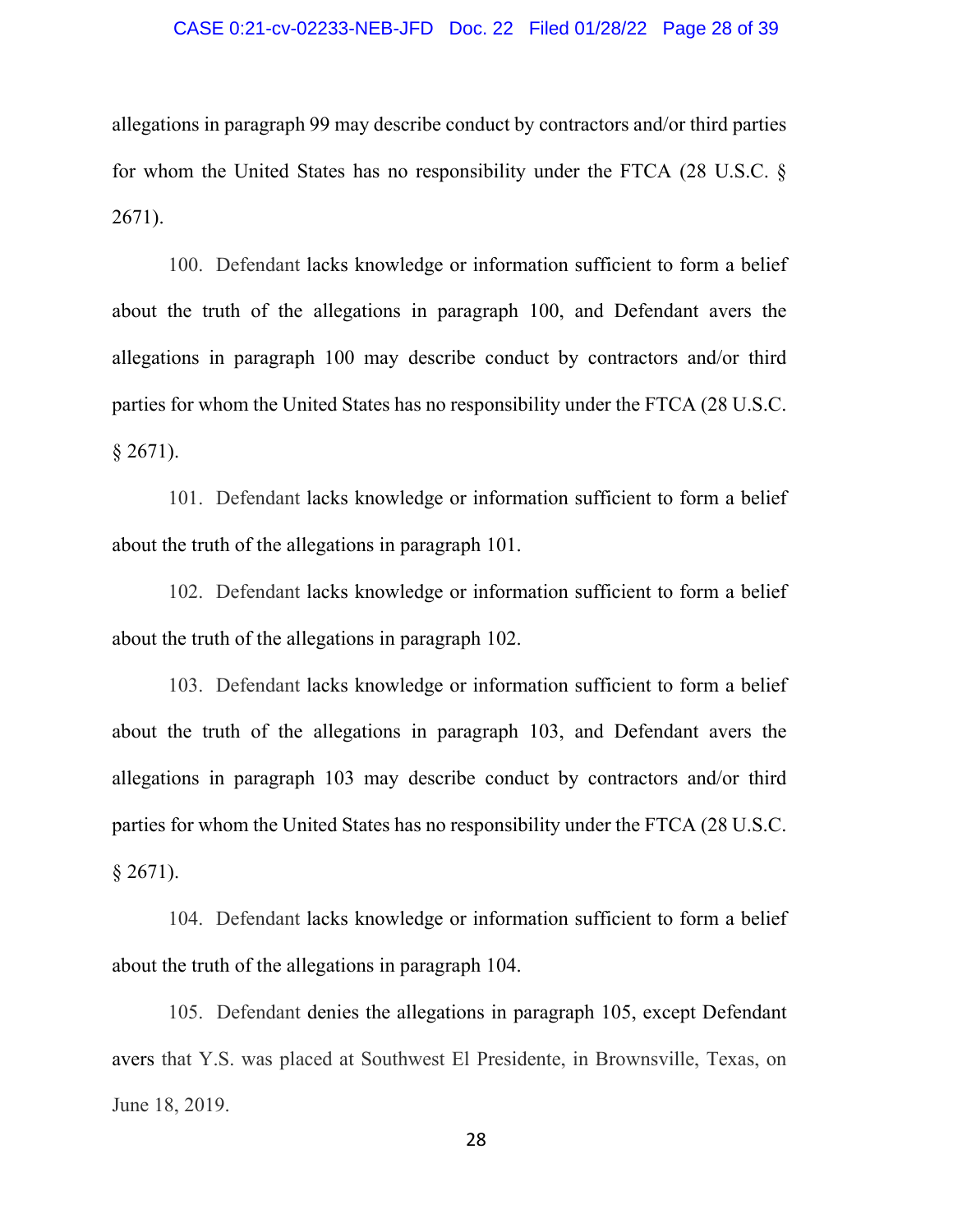#### CASE 0:21-cv-02233-NEB-JFD Doc. 22 Filed 01/28/22 Page 29 of 39

106. Defendant denies the allegations in paragraph 106, except Defendant avers that Y.S. was placed at Southwest El Presidente, in Brownsville, Texas, on June 18, 2019.

107. Defendant lacks knowledge or information sufficient to form a belief about the truth of the allegations in paragraph 107, and Defendant avers the allegations in paragraph 107 may describe conduct by contractors and/or third parties for whom the United States has no responsibility under the FTCA (28 U.S.C.  $§$  2671).

108. Defendant lacks knowledge or information sufficient to form a belief about the truth of the allegations in paragraph 108, and Defendant avers the allegations in paragraph 108 may describe conduct by contractors and/or third parties for whom the United States has no responsibility under the FTCA (28 U.S.C.  $§$  2671).

109. Defendant denies the allegations in paragraph 109, except Defendant avers that Kerlin was placed at Southwest Key Nueva Esperaza on June 18, 2019.

110. The allegations in paragraph 110 constitute Plaintiffs' legal conclusions to which no answers are required. However, to the extent answers are deemed required, Defendant specifically denies the *Flores* settlement agreement establishes any relevant legal duty under the FTCA; Defendant admits that Y.S. and Kerlin were placed at shelters owned and operated by Southwest Key Programs, Inc., which maintains a cooperative agreement with ORR to provide a high level of care to unaccompanied children, including classroom education, health care,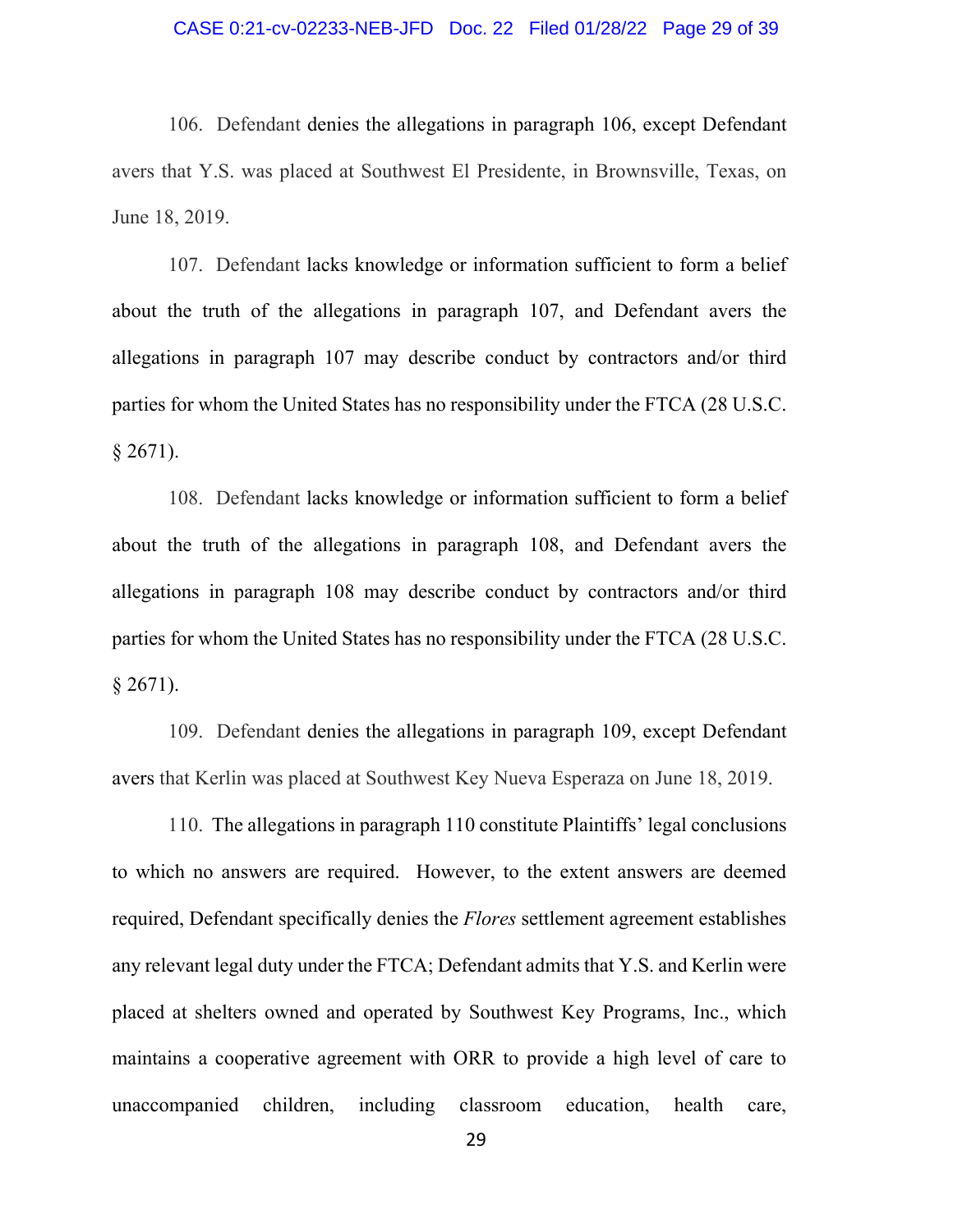#### CASE 0:21-cv-02233-NEB-JFD Doc. 22 Filed 01/28/22 Page 30 of 39

socialization/recreation, vocational training, mental health services, access to legal services, and case management; and Defendant denies the remaining allegations contained in paragraph 110.

111. Defendant lacks knowledge or information sufficient to form a belief about the truth of the allegations in paragraph 111, and Defendant avers the allegations in paragraph 111 may describe conduct by contractors and/or third parties for whom the United States has no responsibility under the FTCA (28 U.S.C.  $§$  2671).

112. Defendant denies the allegations in paragraph 112, and Defendant avers the allegations in paragraph 112 may describe conduct by contractors and/or third parties for whom the United States has no responsibility under the FTCA (28 U.S.C.  $§$  2671).

113. Defendant lacks knowledge or information sufficient to form a belief about the truth of the allegations in paragraph 113, and Defendant avers the allegations in paragraph 113 may describe conduct by contractors and/or third parties for whom the United States has no responsibility under the FTCA (28 U.S.C.  $§$  2671).

114. Defendant lacks knowledge or information sufficient to form a belief about the truth of the allegations in paragraph 114, and Defendant avers the allegations in paragraph 114 may describe conduct by contractors and/or third parties for whom the United States has no responsibility under the FTCA (28 U.S.C.  $§ 2671$ ).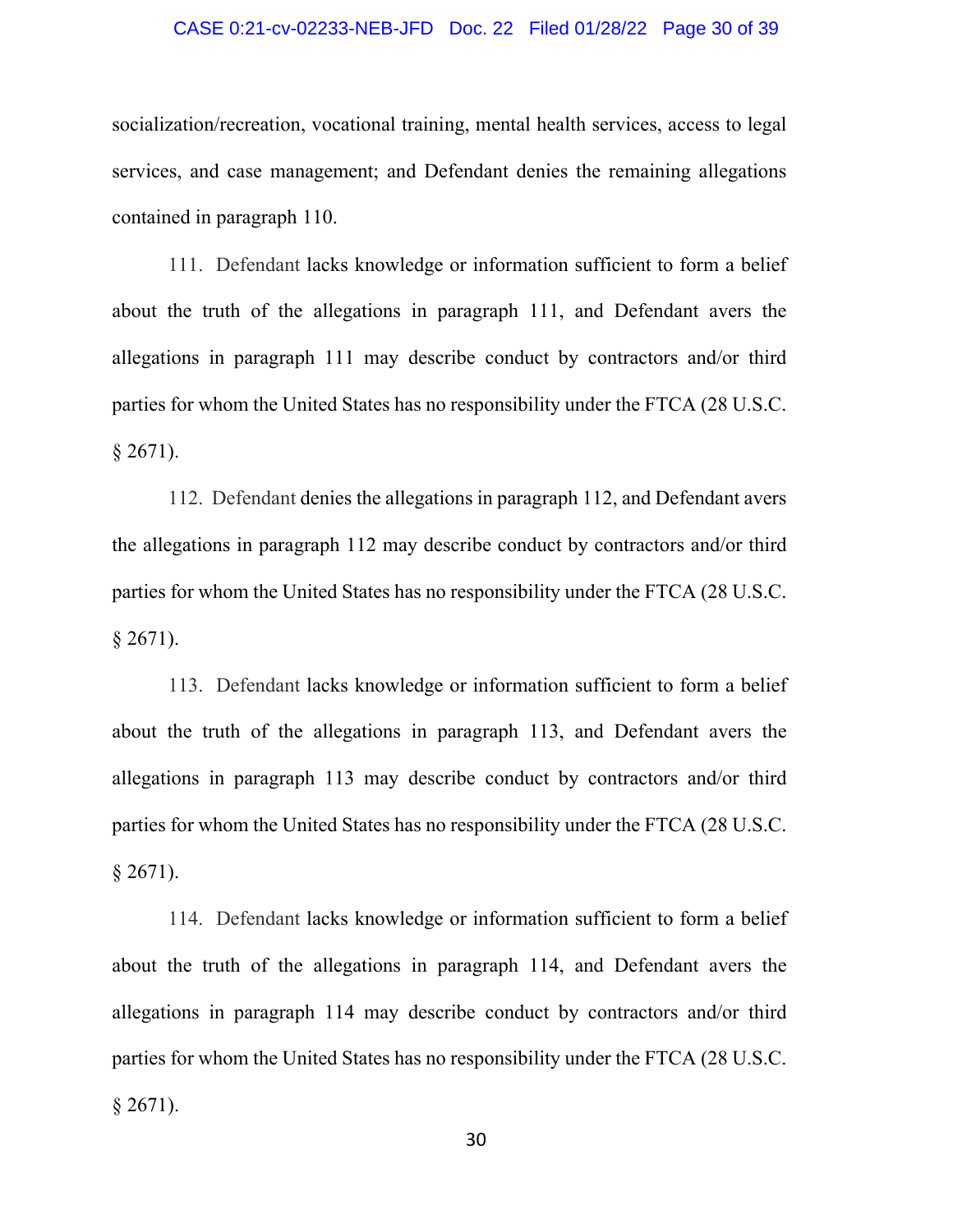#### CASE 0:21-cv-02233-NEB-JFD Doc. 22 Filed 01/28/22 Page 31 of 39

115. Defendant denies the allegations in paragraph 115, except Defendant admits that Kerlin was discharged from ORR custody on July 3, 2019 and reunified with her mother, who lived in Rochester, Minnesota. Defendant avers the allegations in paragraph 115 may describe conduct by contractors and/or third parties for whom the United States has no responsibility under the FTCA (28 U.S.C. § 2671).

116. Defendant denies the allegations in paragraph 116, except Defendant admits that Y.S. was discharged from ORR custody on July 3, 2019 and reunified with her mother, who lived in Rochester, Minnesota. Defendant avers the allegations in paragraph 116 may describe conduct by contractors and/or third parties for whom the United States has no responsibility under the FTCA (28 U.S.C. § 2671).

## INJURIES AND DAMAGES TO KERLIN AND Y.S.

117. The allegations in paragraph 117 constitute allegations as to subject matter jurisdiction, conclusions of law, or Plaintiffs' characterizations of their causes of action to which no answers are required. To the extent answers are deemed required, Defendant denies the allegations in paragraph 117.

## CLAIMS FOR RELIEF

#### First Claim

118. Defendant incorporates, realleges, and repeats its responses to the foregoing paragraphs 1-117.

119. The allegations in paragraph 119 constitute conclusions of law to which no answers are deemed required. However, the extent answers are deemed required, Defendant denies the allegations in paragraph 119.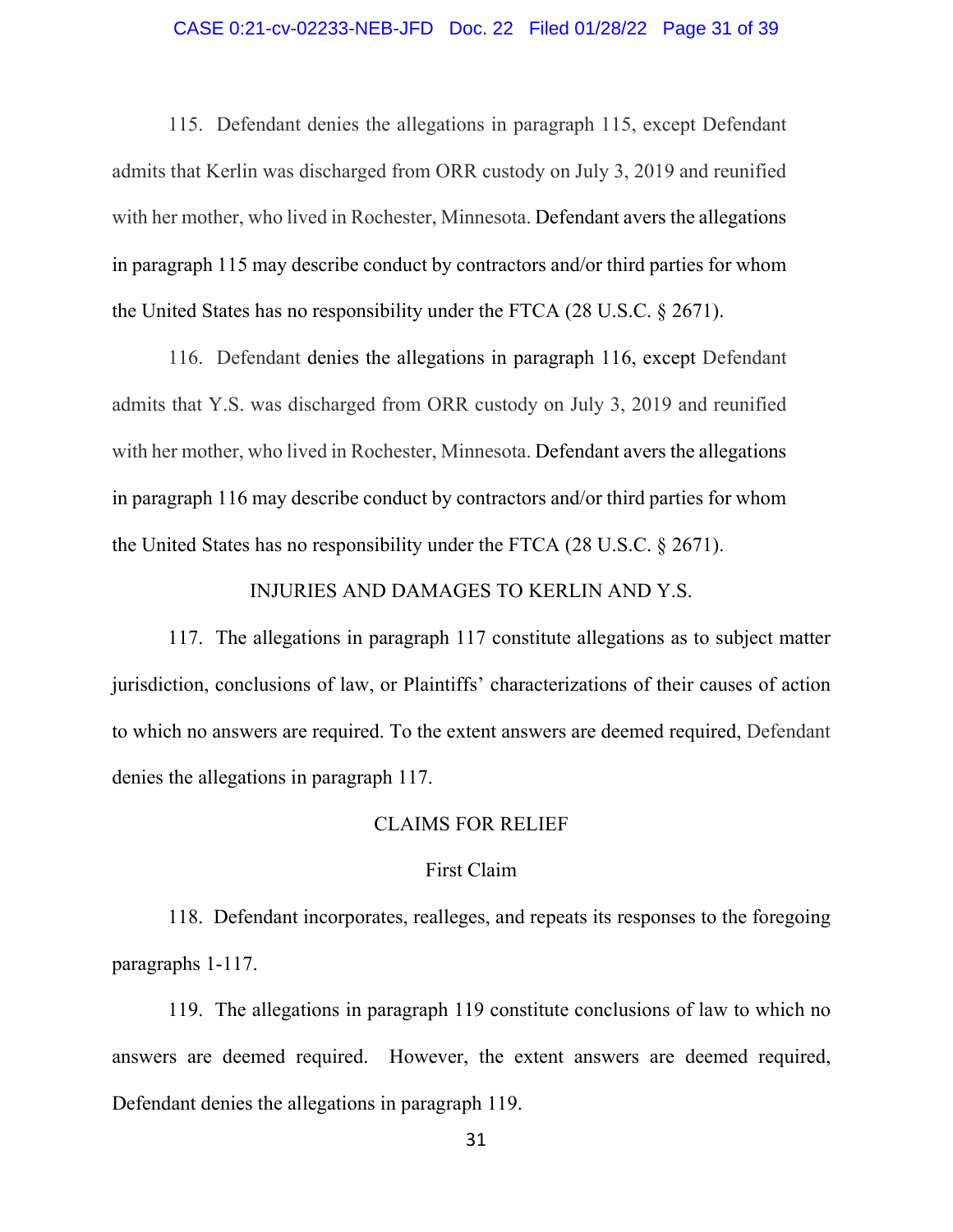#### CASE 0:21-cv-02233-NEB-JFD Doc. 22 Filed 01/28/22 Page 32 of 39

120. The allegations in paragraph 120 constitute conclusions of law to which no answers are deemed required. However, the extent answers are deemed required, Defendant denies the allegations in paragraph 120.

121. The allegations in paragraph 121a through 121g constitute conclusions of law to which no answers are deemed required. However, the extent answers are deemed required, Defendant denies the allegations in paragraph 121a through 121g.

122. The allegations in paragraph 122 constitute conclusions of law to which no answers are deemed required. However, to the extent answers are deemed required, Defendant denies the allegations in paragraph 122.

123. The allegations in paragraph 123 constitute conclusions of law to which no answers are deemed required. However, the extent answers are deemed required, Defendant denies the allegations in paragraph 123.

# Second Claim for Relief

124. Defendant incorporates, realleges, and repeats its responses to the foregoing paragraphs 1-123.

125. The allegations in paragraph 125 constitute conclusions of law to which no answers are deemed required. However, the extent answers are deemed required, Defendant denies the allegations in paragraph 125.

126. The allegations in paragraph 126 constitute conclusions of law to which no answers are deemed required. However, the extent answers are deemed required, Defendant denies the allegations in paragraph 126.

127. The allegations in paragraph 127 constitute conclusions of law to which no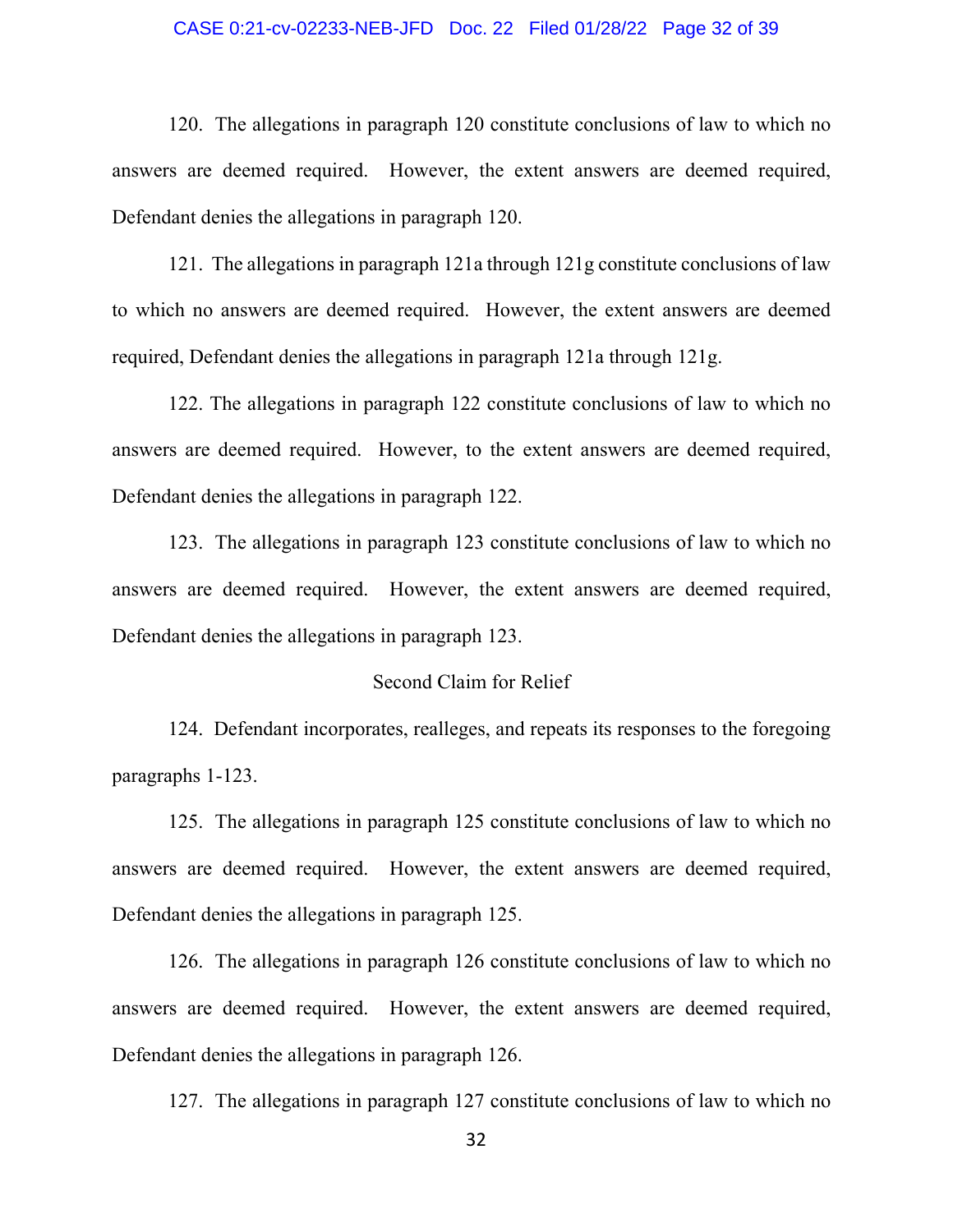#### CASE 0:21-cv-02233-NEB-JFD Doc. 22 Filed 01/28/22 Page 33 of 39

answers are deemed required. However, the extent answers are deemed required, Defendant denies the allegations in paragraph 127.

128. The allegations in paragraph 128 constitute conclusions of law to which no answers are deemed required. However, the extent answers are deemed required, Defendant denies the allegations in paragraph 128.

129. The allegations in paragraph 129 constitute conclusions of law to which no answers are deemed required. However, the extent answers are deemed required, Defendant denies the allegations in paragraph 129.

# Third Claim for Relief

130. Defendant incorporates, realleges, and repeats its responses to the foregoing paragraphs 1-129.

131. The allegations in paragraph 131 constitute conclusions of law to which no answers are deemed required. However, the extent answers are deemed required, Defendant denies the allegations in paragraph 131.

132. The allegations in paragraph 132 constitute conclusions of law to which no answers are deemed required. However, the extent answers are deemed required, Defendant denies the allegations in paragraph 132.

133. Defendant denies the allegations in paragraph 133.

134. Defendant denies the allegations in paragraph 134.

135. Defendant denies the allegations in paragraph 135.

136. The allegations in paragraph 136 constitute conclusions of law to which no answers are deemed required. However, the extent answers are deemed required,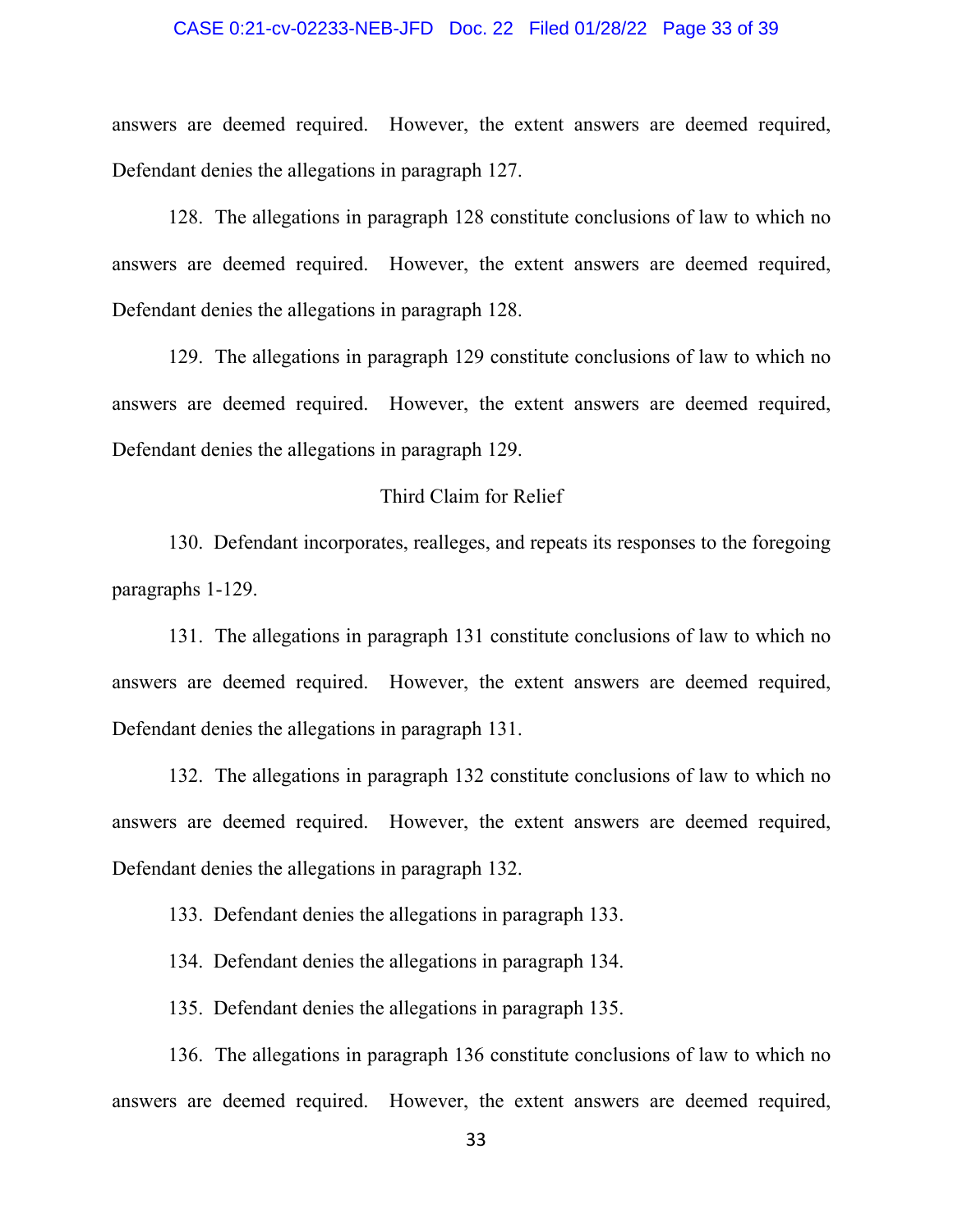Defendant denies the allegations in paragraph 136.

# Fourth Claim for Relief

137. Defendant incorporates, realleges, and repeats its responses to the foregoing paragraphs 1-136.

138. The allegations in paragraph 138 constitute conclusions of law to which no answers are deemed required. However, the extent answers are deemed required, Defendant denies the allegations in paragraph 138.

139. Defendant denies the allegations in paragraph 139.

140. Defendant denies the allegations in paragraph 140.

# PRAYER FOR RELIEF

141. The allegations in Plaintiffs' Complaint following the word WHEREFORE on page 28 contain Plaintiffs' prayer for relief to which no answer from the United States is required; however, to the extent an answer is deemed required, the United States denies that Plaintiffs are entitled to any of the relief they seek against the United States.

# **AFFIRMATIVE DEFENSES**

1. The Court lacks subject matter jurisdiction and/or the United States cannot be liable because the claim involves circumstances where the United States were it a private person would not be liable to the claimant in accordance with the law of the state where the alleged act or omission occurred. 28 U.S.C. §1346(b).

2. The injuries and/or damages alleged in the Complaint, if any, were not proximately caused by any negligent or wrongful act or omission of any employee of the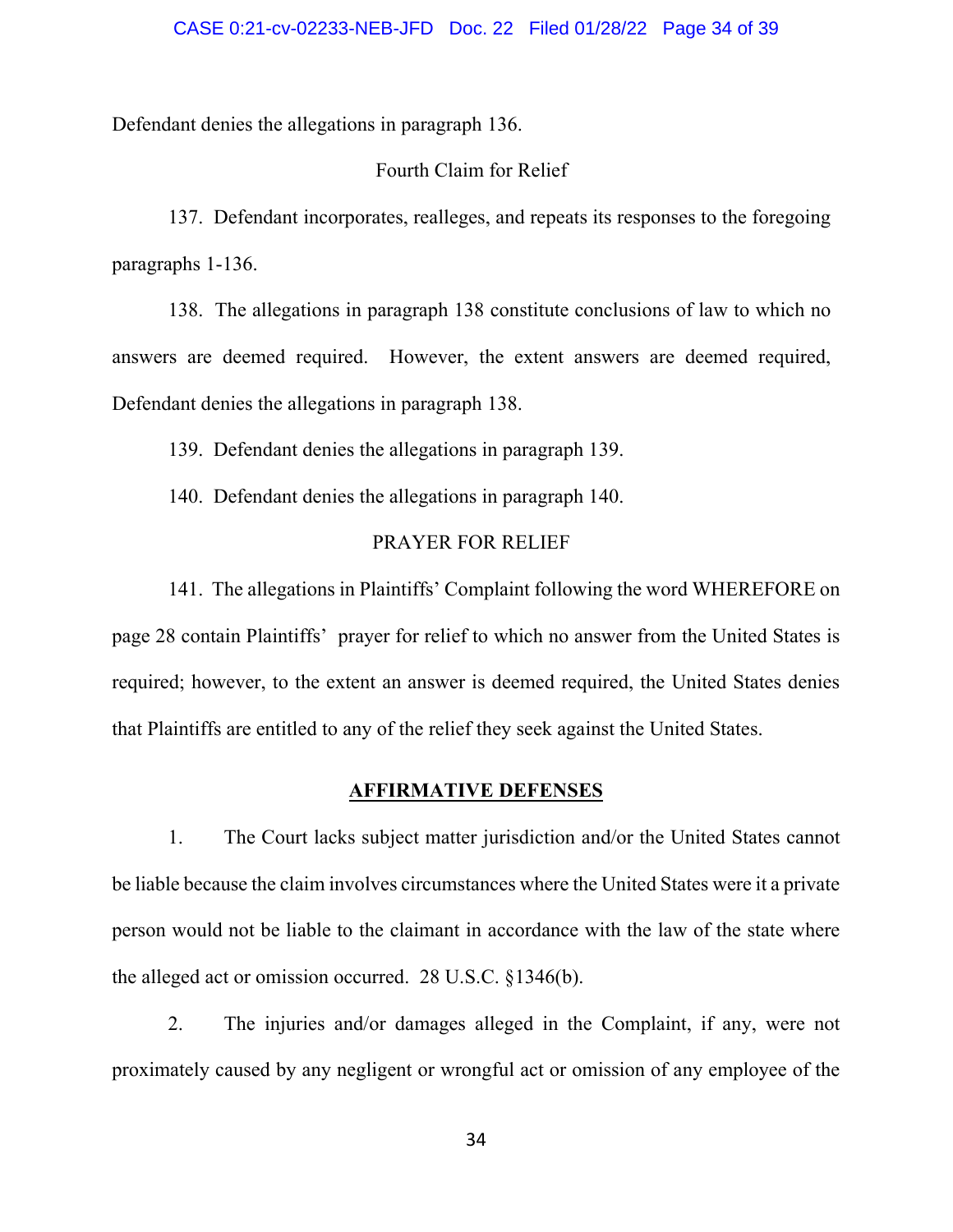#### CASE 0:21-cv-02233-NEB-JFD Doc. 22 Filed 01/28/22 Page 35 of 39

United States acting within the scope of his or her employment with the United States; therefore, the United States cannot be liable.

3. Plaintiffs cannot recover as they assumed the risk of any injuries or damages by entering the United States illegally.

4. The injuries and/or damages alleged by the Plaintiffs in the Complaint, if any, were proximately caused by the intervening and/or superseding acts or omissions of persons other than an employee or agent of the United States and were not caused by an act or omission of any employee of the United States acting in the scope of that employment.

5. In the event the Court finds the United States negligent, which negligence the United States denies, then the negligence of Plaintiffs exceeded that of the United States and the Plaintiffs' claim is therefore barred. In the alternative, Plaintiffs' own negligence contributed to Plaintiffs' injuries and damages and any recovery must be reduced in proportion to their comparative fault.

6. In the event the Court finds the United States negligent, which negligence the United States denies, then any recovery by the Plaintiffs from the United States must be reduced by the comparative fault of Plaintiffs, any comparative fault of any contractor, and any comparative fault of any other person over whom the United States had no control.

7. Any claim for prejudgment interest is prohibited under 28 U.S.C. § 2674.

8. Plaintiffs' recovery if any is limited to the amount stated in their administrative claims. 28 U.S.C. § 2675(b).

9. Plaintiffs cannot recover consequential or special damages under the FTCA.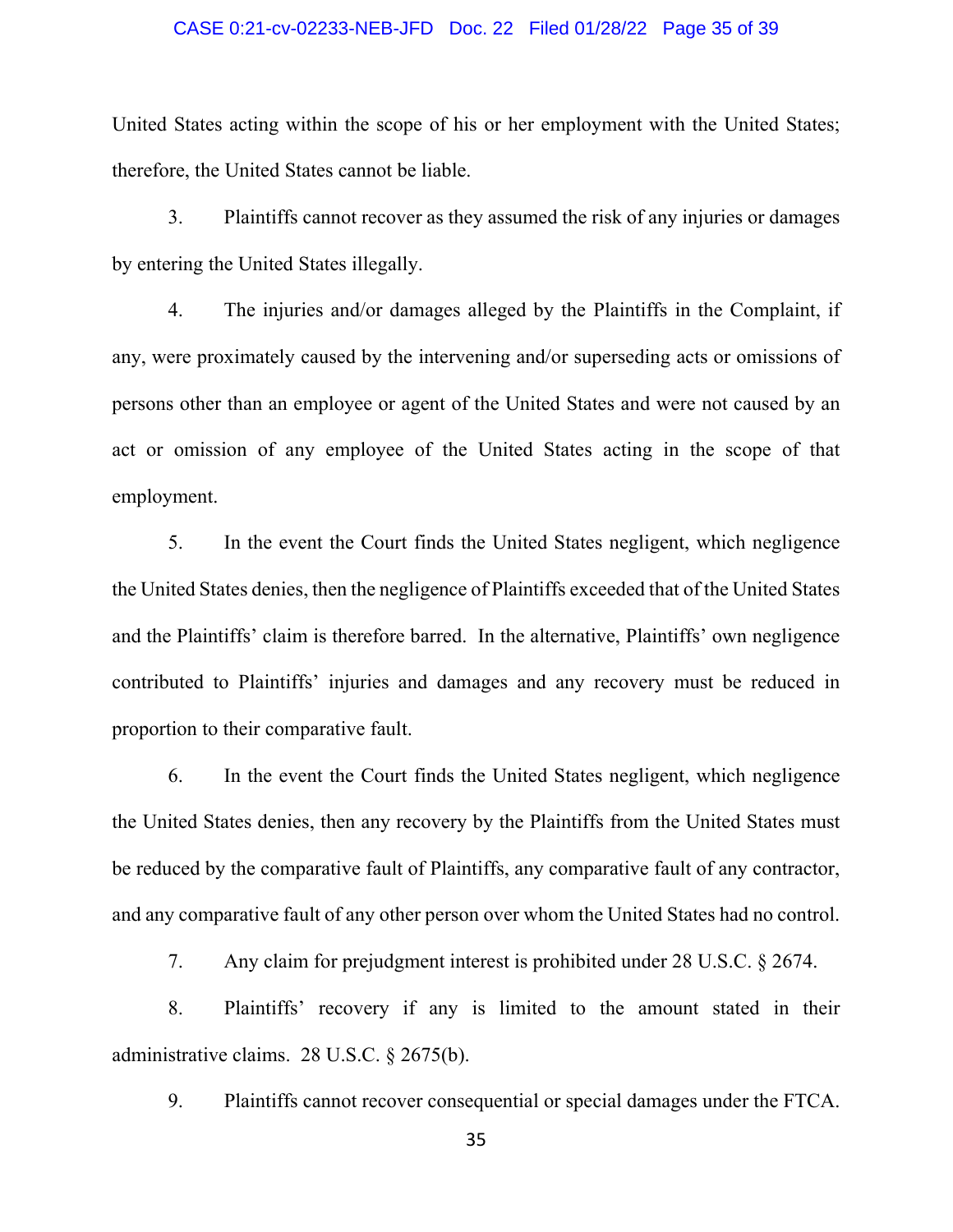#### CASE 0:21-cv-02233-NEB-JFD Doc. 22 Filed 01/28/22 Page 36 of 39

10. Plaintiffs' recovery, if any, is limited by the common and/or statutory law of the State of Texas or the substantive law of any other state where cognizable acts or omissions occurred.

11. In the event the United States is found to have been negligent, which negligence is denied, the United States's negligence was not a proximate cause of Plaintiffs' injuries.

12. The Court lacks subject matter jurisdiction and/or the Complaint fails to state a claim against the United States to the extent that, with respect to any act or omission that may have given rise to a claim under the FTCA, Plaintiffs failed to present a proper and complete claim to the appropriate federal agency within 2 years after any such claim accrued and/or failed to file a complaint within six months of the denial of any such claim, pursuant to 28 U.S.C. § 2401(b). One purported claim was received by CBP on behalf of two persons without delineating a sum certain for each person. Plaintiffs failed to present any claim to ICE a different agency within DHS. Plaintiffs failed to present any claim to HHS or its agency ORR.

13. Any recovery by Plaintiffs from the United States is subject to the availability of Congressionally appropriated funds. 42 U.S.C. §233(k).

14. The United States is entitled to an offset for the reasonable value of medical care or other benefits provided to Plaintiffs by any agency of the United States for or as a result of Plaintiffs' alleged injuries.

15. The United States is entitled to an offset for any benefits paid to Plaintiffs as a result of the events giving rise to this action under any program of the United States.

16. The United States is entitled to an offset for any benefits paid to Plaintiffs as a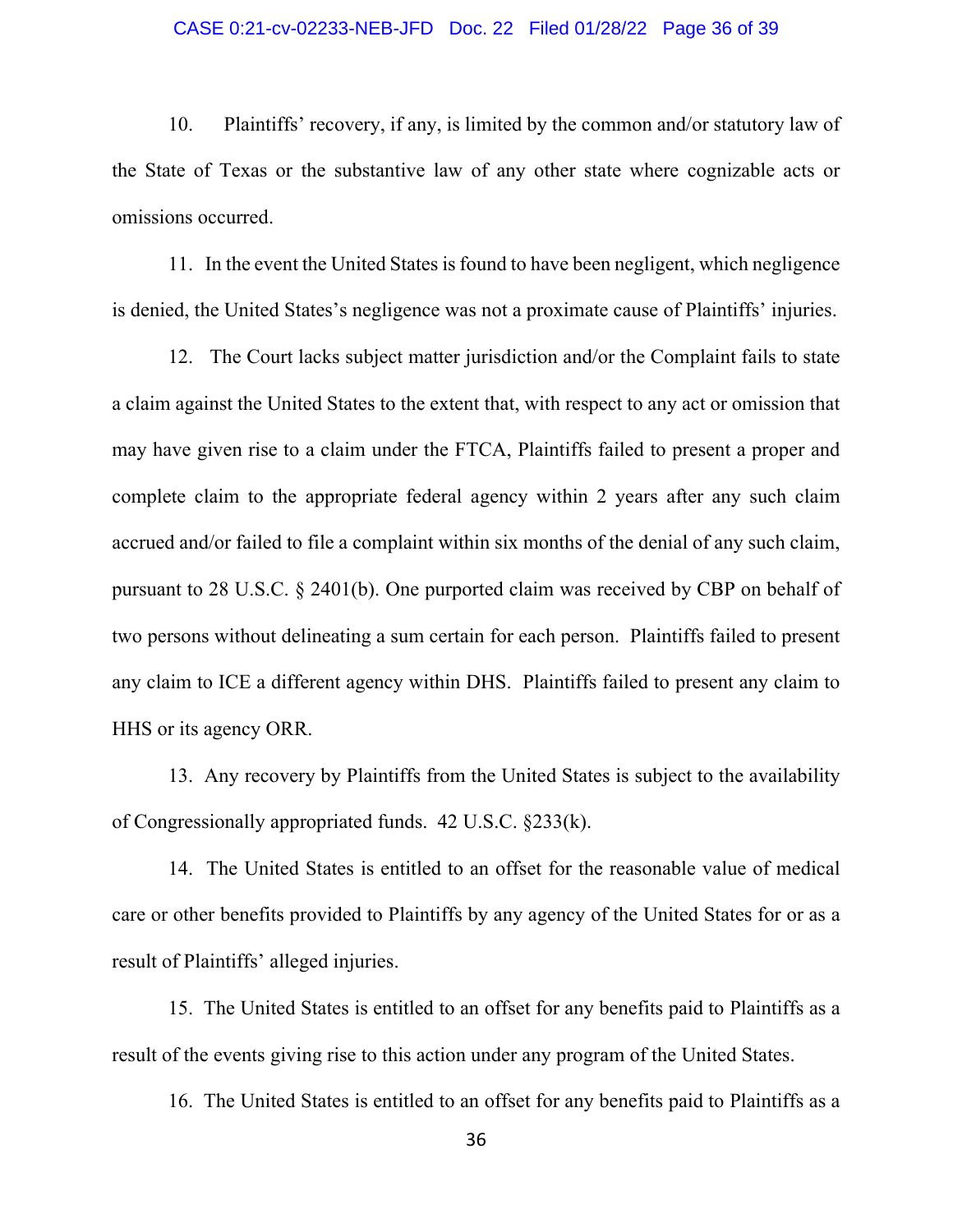#### CASE 0:21-cv-02233-NEB-JFD Doc. 22 Filed 01/28/22 Page 37 of 39

result of the events giving rise to this action from any collateral source.

17. Plaintiffs are barred from recovering damages to the extent they failed to mitigate their damages.

18. Plaintiffs are not entitled to recover any separate amount for attorney's fees, and any attorney's must be paid out of any recovery by judgment or otherwise. 28 U.S.C. §2412. Plaintiffs' counsel may not charge, demand, receive, or collect for services rendered, fees in excess of 25 per cent of any judgment awarded under the FTCA. 28 U.S.C. §2678.

19. To the extent Plaintiffs seek declaratory, equitable, or non-monetary relief, such relief is not available under the FTCA. 28 U.S.C. §1346(b)(1).

20. To the extent Plaintiffs seeks punitive damages, such damages are not available under the FTCA. 28 U.S.C. §2674.

21. Plaintiffs' claim for costs and disbursements is limited to any taxable costs that may be awarded to a prevailing party under 28 U.S.C. §1920.

22. There is no jury trial against the United States. 28 U.S.C. §2402.

23. This case should be dismissed or transferred for improper venue and/or inconvenient forum (*forum nonconviens*).

24. By failing to present administrative claims to ICE or to HHS, Plaintiffs failed to join proper agency parties and the claims pertaining to acts or omissions allegedly taken by, for, or on behalf of those agencies should be dismissed.

25. The United States cannot be liable under other avoidances or affirmative defenses including but not limited to the doctrines of fraud, illegality, injury by fellow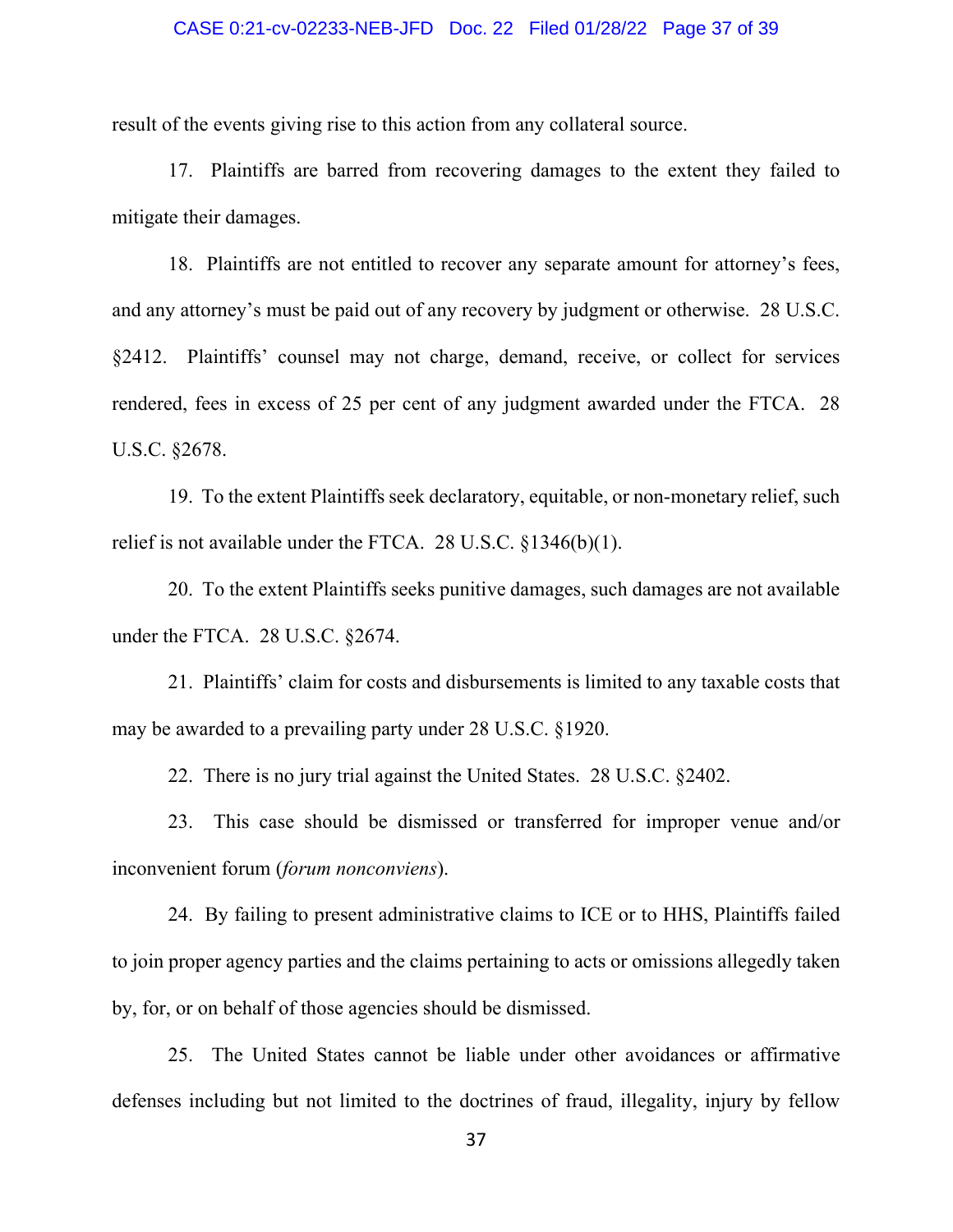#### CASE 0:21-cv-02233-NEB-JFD Doc. 22 Filed 01/28/22 Page 38 of 39

servant, and otherwise.

26. The acts or omissions alleged in the complaint are not cognizable under the FTCA because they are allegations regarding the claims of abuse, negligent supervision, conditions of confinement, violations of federal regulations or statutes or the United States Constitution, violations of or noncompliance with the *Flores* settlement, and otherwise, and not violations of the substantive tort law of Texas or other state where the alleged acts or omissions occurred.

27. The complaint fails to state a claim under for assault, battery, negligent undertaking, negligent or intentional infliction of emotional distress, or otherwise under Texas state law or the law of any other state where the act or omission may have occurred.

28. The Court lacks subject matter jurisdiction for other reasons.

29. The Complaint fails to state a claim upon which relief can be granted against the United States for other reasons.

30. The United States reserves the right to plead additional affirmative defenses which, through investigation and discovery, may become known.